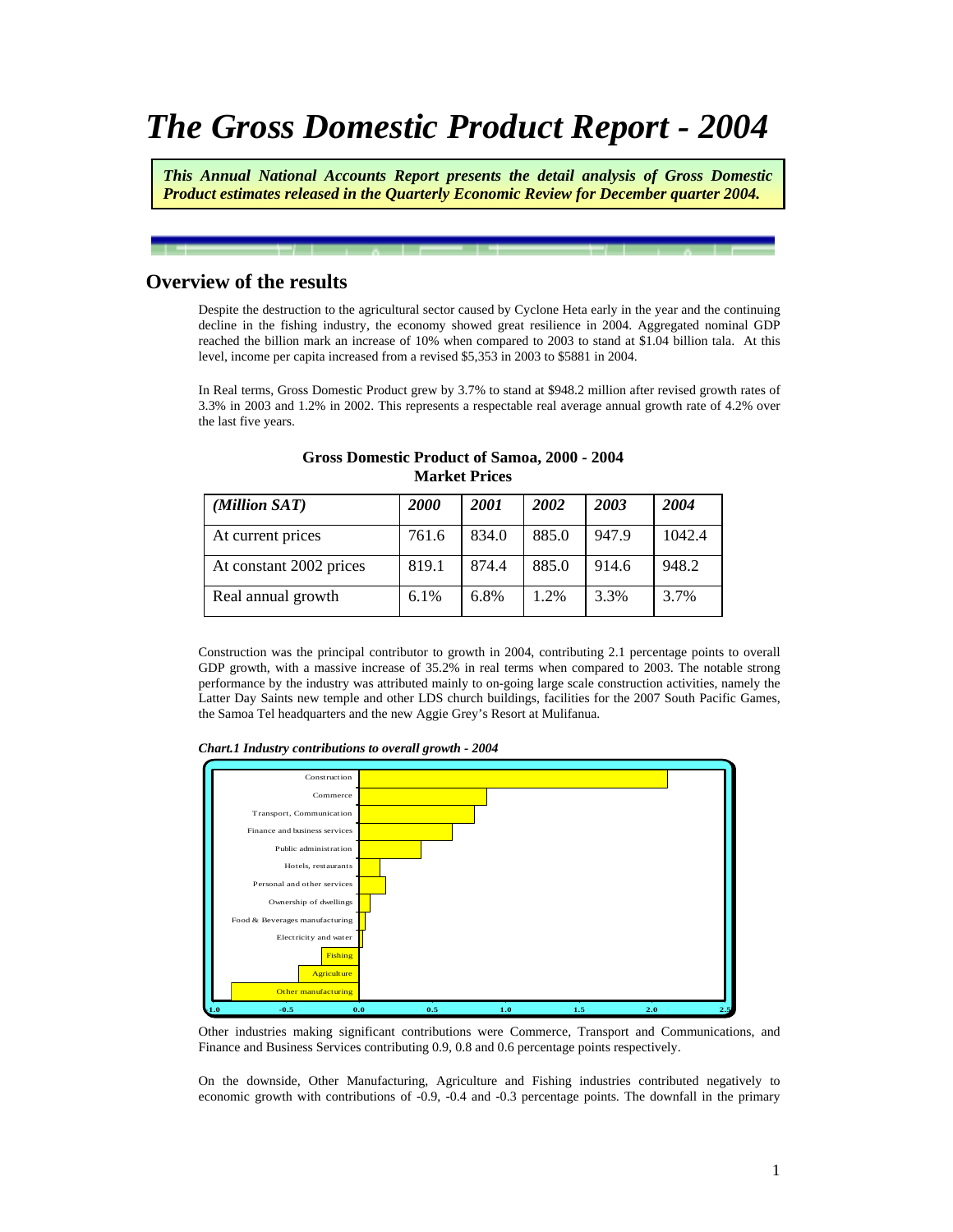industries was primarily due to the effects of cyclone Heta and the continuous unfavorable weather conditions that theoretically affected our main export tuna species, albacore.

Shown in Chart 2 is the original GDP series and the Seasonally adjusted series trends. Seasonal Adjustment analysis is vital in portraying a true picture of the economy, netting out seasonal variations and irregularities during the period.



*Chart 2: Seasonal Adjusted series and Original GDP series* 

Latest analysis of the seasonal adjusted series has shown a strong recovery in December 2004 after a slowdown early in the year. Based on this trend the economy is anticipated to grow strongly in 2005. This is also based on the presumption of large-scale construction activities in preparation for the South Pacific Games. The GDP trend since December 1998 is shown in the following Chart 3.

*Chart 3: Seasonal Adjusted series trended to smooth up the fluctuations* 

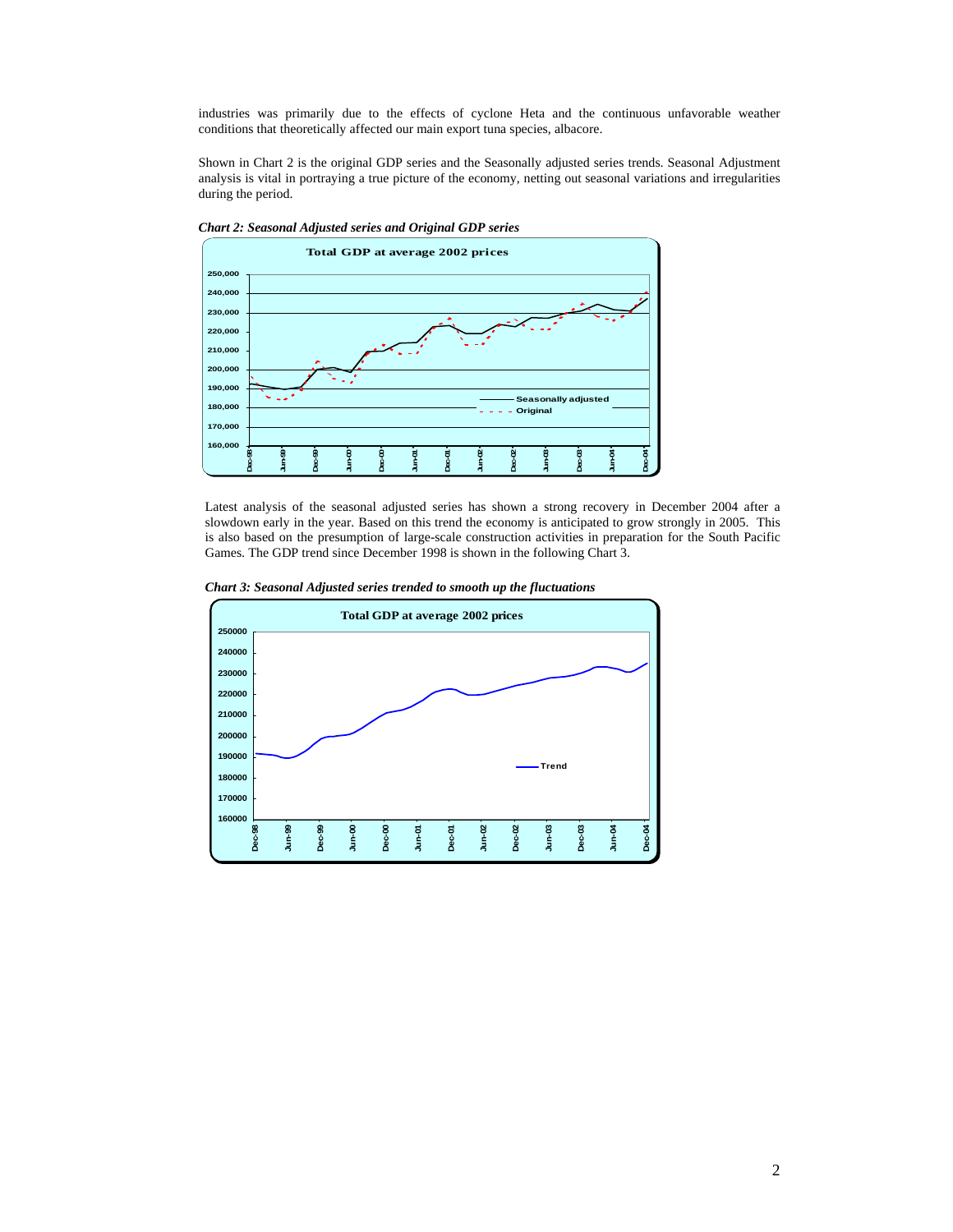

**Agriculture:** 

Nominal value added generated by the Agriculture industry was \$84.1 million, accounting for 8.1% share of overall GDP. The big difference between value added in current and constant prices is consistent with the enormous increase in prices of agricultural fresh produce sold at the market. This in turn pressured inflation, which soared to 16.1 percent in December 2004 compared to the 0.1 percent in December 2003. Shown in Chart 4 is the Agriculture value added in current and constant prices.

*Chart 4: Agriculture value added, at current and constant prices- 2000 - 2004* 



The industry performance in real terms recorded a negative growth of 5.5% in 2004 compared to the notable increase of 9.7% in 2003. As mentioned, the devastating performance was primarily due to the effects of cyclone Heta that greatly affected agricultural production in the first half of 2004. This is reflected by an average decline of 17% in the industry's value added in the first and second quarters of 2004 compared to the comparable 2003 periods.

The results was consistent with the Fugalei Market Survey report published by the Central Bank of Samoa, that registered an average decrease of 19.2% in the quantity of goods supplied to the market compared to 2003. The decline in production was translated into a –0.4 percentage point contribution to the overall growth rate in 2004.

The agriculture industry activities somehow turned around in the December quarter of 2004 with production increasing by 22.9% when compared to 3Q04. This was encouraging considering various efforts in trying to sustain and revitalize the agricultural industry as stated in the SDS 2005 – 2007. Shown in Chart 5 is the Agriculture industry's contribution to the overall growth on a quarterly basis.

*Chart 5: Agriculture- % contribution to growth on a quarterly basis in the past 5 years.* 



As shown by the above chart, the Agriculture industry recovered in 2003 and contributed negatively to the economy in the first three quarters of 2004 after Cyclone Heta ruined the industry. However, the December quarters' performance picked up to become the second contributor for the quarter contributing 1 percentage point to the overall December quarter growth. It is envisaged that agriculture will continue to recover in 2005.

## **Fishing:**

Fishing industry composition when compared against other industries has dropped to be ranked seventh after a long period of being  $5<sup>th</sup>$  in the ranking. The industry in nominal terms generated a total value added of \$62.3 million in 2004. In spite of this, fishing is still one of the important industries in Samoa and has considerable role in economic development mainly in terms of foreign exchange earnings.

*Chart 6: Fishing - Value Added at Current and Constant Prices 2000 -2004*



Continuing bad weather conditions together with the weak US dollar in 2004 stagnated production for the industry. In 2004, Fishing industry production declined by 4.1% over 2003 however this was less than the decline in real terms of 15.6% recorded in 2003 over 2002, a likely indication of a slow recovery in the industry.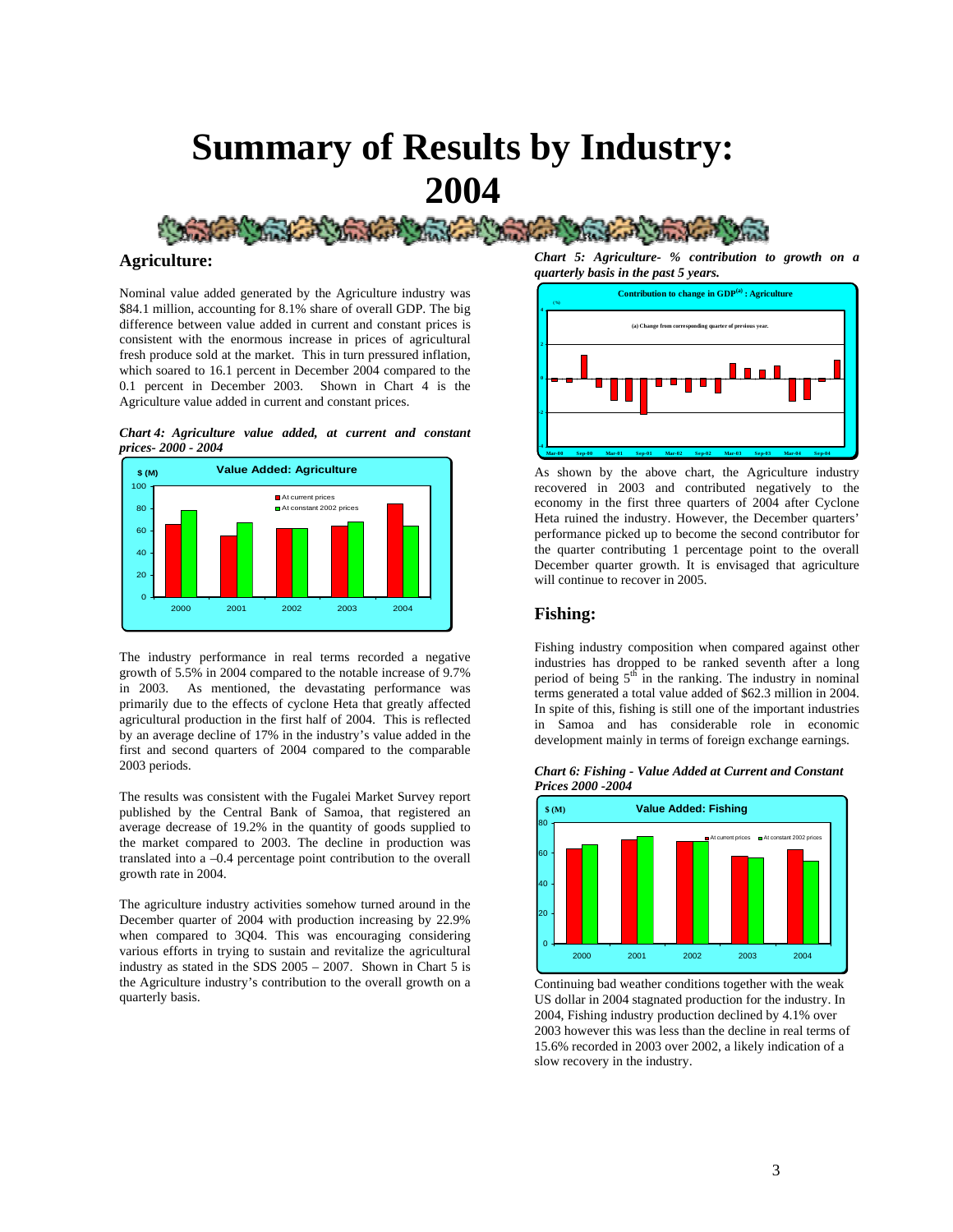Monetary fishing dropped by 7.4% the primary cause for the overall decline in the industry. Consequently this was reflected in fish exports declining by 14.2% as indicated in export figures released by the Central Bank of Samoa. Non-monetary fishing showed no significant change when compared to last year.

## **Food and Beverage Manufacturing:**

In current prices Food and Beverage Manufacturing industry generated a total value added of \$30.4 million. This represents a shortfall of 0.2% when compared to the same period of last year.

*Chart 7: Food and Beverage Manufacturing - value added at Current and Constant Prices, 2000 - 2004* 



At constant 2002 prices, Food and Beverage manufacturing industry generated a combined value added of \$29.8 million in 2004, a 1.3% increase over the previous year. The slight increase in the industry's performance was mainly due to a notable 13.7% increase in local beer production together with the increase nonu juice extractions.

*Chart 8: Food and Beverage Manufacturing – Growth rates on quarterly basis 2000 - 2004* 



## **Other Manufacturing:**

Other Manufacturing nominal value added was \$123.2 million. At this level, it dropped from being the second largest industry to the third with a share of 11.8 percent. The slowdown in local wire harnessing production comprising of 63.9% industry value added was the main reason for the downfall of 1.8 percent.

*Chart 9: Other Manufacturing Value Added in Current and Constant Prices 2000 – 2004* 



Other Manufacturing value added in 2002 prices declined by 6.8% in real terms. This follows an increase of 10.3% in 2003 when compared to 2002. The weak performance by the industry was primarily due to a slowdown in Yazaki's operations as evidenced by the 13.1% decline in Yazaki exports during this period. The industry output was further hampered by the close down of the Pacific Cashmere plant in the first half of 2004.

Other Manufacturers excluding Yazaki registered an increase of 10.9 percent relative to 2003. This indicates the normal trend increase domestic Non Food manufacturing.

## **Construction:**

Construction activity boomed in 2004 and registered a total value added of \$85.7 million, a nominal increase of 46.2% compared to 2003. The remarkable performance by the industry was a result of ongoing large-scale construction activities such as the new LDS Temple and other LDS church establishments, the South Pacific Games facilities, the new Aggie Grey's Resort, Samoa Tel headquarters and other private sector investments.

Shown in Chart 10, Construction surged to \$85.7 million in 2004, over \$20 million more when compared to the previous four years.



#### *Chart 10: Construction - value added at current and constant prices.*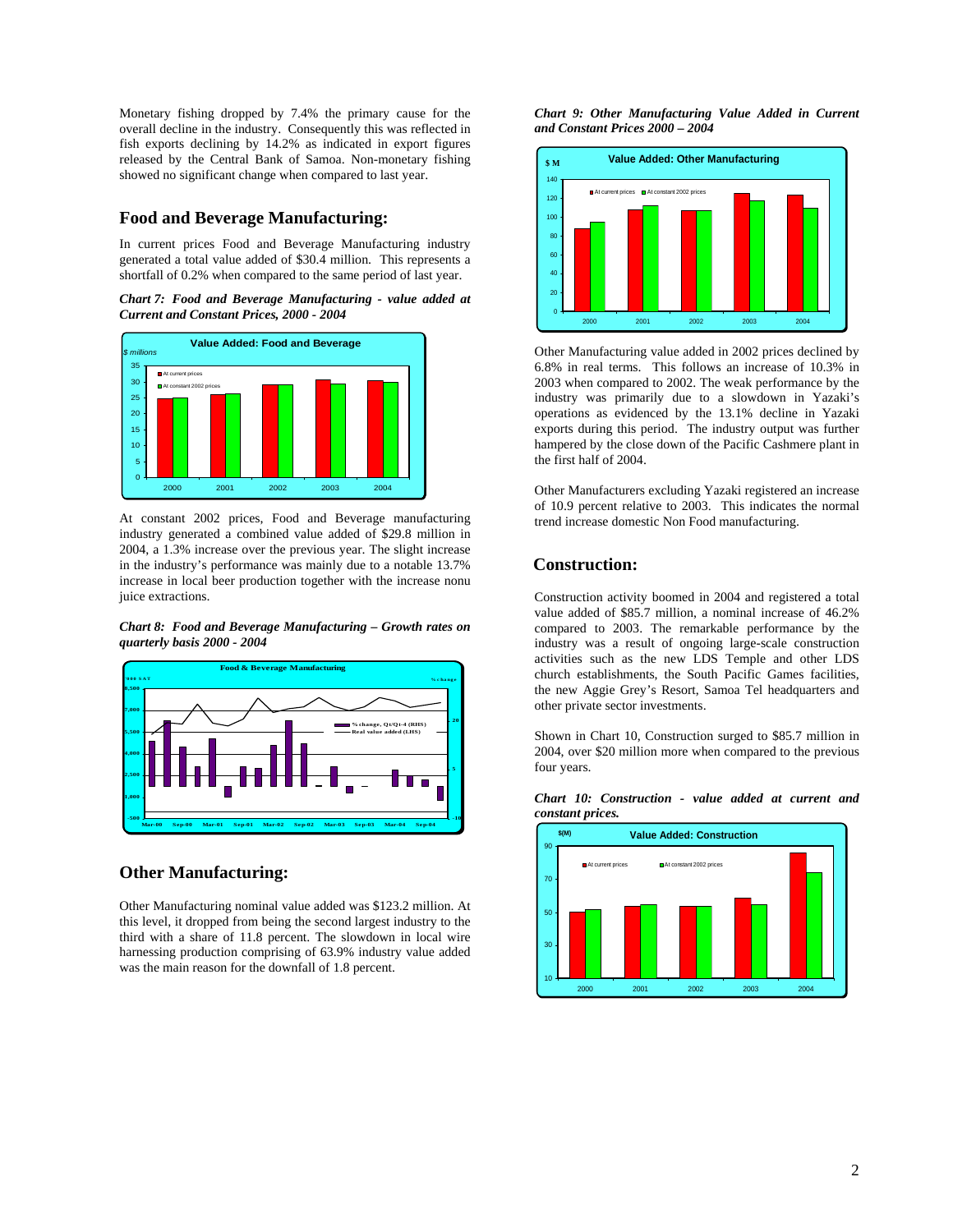Construction value added at constant 2002 prices was \$73.9 million, a massive real increase of 35.2 percent. This was translated into 2.1-percentage points contribution to overall GDP growth. Construction alone accounted for over 56% of the economies growth in 2004. Shown in Chart 11, Construction activities started to pick up in the last two quarters of 2003 and grew stronger all through out 2004, with an average quarterly change of 35.5%. The increase in construction activity is consistent with the 20% increase in the production of building materials as indicated by the Industrial Production Index published by the Central Bank. This is further reflected in Commercial Banks loans towards construction that recorded a 12.3% increase between December 2003 and 2004 (Central Bank Bulletin, Table A –13).

*Chart 11: Construction – Value Added and quarterly changes 2000 - 2004* 



#### **Electricity and Water:**

In 2004, The Electricity and Water Industry production was at \$45.3million. Despite being smaller in size its development activities is vital in stimulating economic activities in every other industries.

*Chart 12: Electricity & Water - Value Added in current and constant market prices* 



At constant 2002 prices, the industry value added increased to \$42.2 million, a slight increase of 0.6 percent when compared to 2003, and contributed 0.03 percentage points to real GDP growth in 2004.

As can be seen in Chart 9, value added generated by the industry has grown gradually in the past years. The industry performance for the period was greatly influenced by high input costs, mainly the high cost of fuel. It is envisaged that continuous developments in the Water sector together with the new tariff adjustment in the Electricity sector would strengthen and improve operation and production in the industry.

## **Commerce:**

Commerce industry is still the dominant player in the Samoan economy with a share of 19.1% of total GDP. This industry produced a total value added of \$198.8 million, an increase of 8.1% from the previous year. As shown in the chart below, commerce value added in current prices grew at an annual average rate of 10.4% in the past 5 years.

*Chart 13: Commerce: annual value added at current and constant prices* 



In real terms, Commerce industry value added rose by 4.5 percent as compared to 2003. This was translated into a positive 0.9 percent contribution to the overall GDP growth. Improved road network together with the expansion of communication services assisted the proliferation of wholesaling and retailing activities in the rural areas. This has coincided with the opening of the newly built Nia Mall which cater for more than 10 small stores and numerous of new establishments around the town area. Consistent with the industry performance, demand for imports increased by 15.1 percent. Helping with the fueling of commerce activities is the continuing increase in the inflow of private remittances, which increased by 6.9%, compared during the same period. Growth in Commerce in illustrated in the following chart.





## **Transport and Communication**

The Transport and Communication industry is the second largest industry behind Commerce with a total value added of \$128.7 million in 2004. This accounts for 12.6 percent share of total GDP. The industry plays a major role in the Samoan economy by providing a supportive role in the development of almost all sectors of the economy. The continuous utilization of modern telecommunication mediums such as the Internet and the expansion of cellular telephone services attributed to the increasing production for this industry.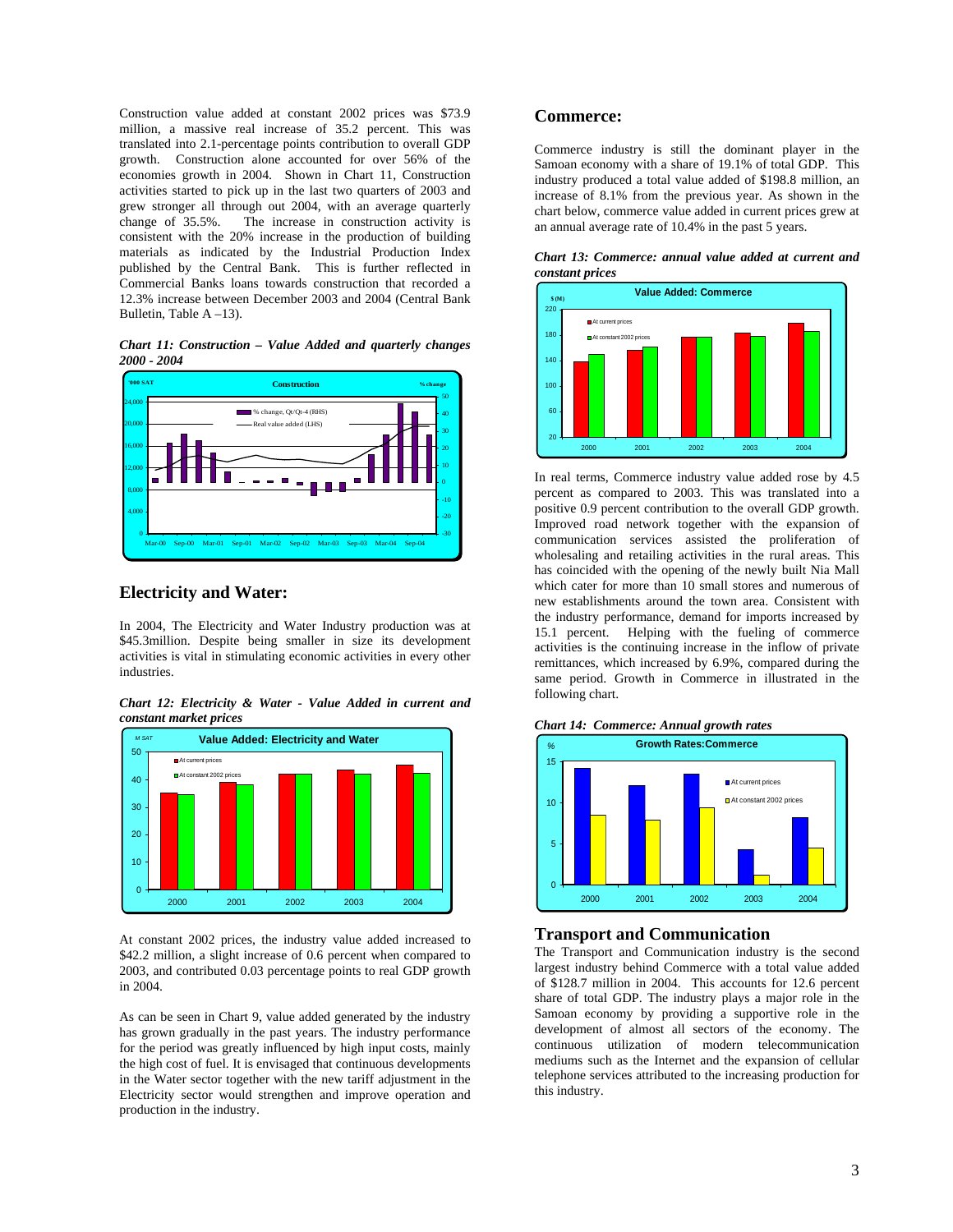



In 2002 prices, the industry increased by 6.4 percent when compared to 2003 with a total value added of \$119.7 million. Increasing demand for land transport from construction activities together with the expansion in the tourism industry evidently by a 7.4 percent increase in tourist as well as an overall increase in arrivals further assisted the transport industry.





Transport and Communication is anticipated to grow further in 2005 through the constant improvement in the Internet services, coupled with the increasing telephone lines available through the fiber optic project. Land transport will be expanded further with the ongoing construction activities such as the Infrastructure Asset Management Project.

#### **Hotels and Restaurants:**

Despite being the smallest industry in the Samoan economy with a nominal value added of \$26.7 million, Hotel and Restaurants is one of the major foreign exchange earners as indicative of an increase of 8.1% when compared to 2003. Value added in nominal terms increased by 8.7 percent. The continuous growth in the industry is in line with the increase in the numbers of beach fales and bars and restaurants established in around the Apia beachfront.





Chart 18 illustrates the industries growth rates in the past 5 years. As shown, Hotels and Restaurants had been growing in the last 2 years following a decline in 2002. The continuous commitment in strengthening public and private partnership in the development of this industry will further strengthened tourism related activities. Furthermore, the opening of the new Aggies Hotel at Faleolo together with the effective use of marketing strategies as stated in the SDS would enhance development in this industry.

#### *Chart 18: Hotels and Restaurants: annual growth rate*



#### **Finance and Business Services**

The impact of the Financial Sector Liberalization reform has continued to generate more activities in this industry. Finance and Business Services has an aggregated total nominal value added of \$99.6 million.

*Chart 19: Finance and Business Services: annual value added* 



Finance and Business Services is the fourth largest industry with a share of 9.6% of GDP in 2004. This industry is one of the fastest growing services in Samoa. This industry grew by 6.8% percent in 2004 relative to 2003 and contributed 0.7 percentage points to real GDP growth. The increase in value added generated by the industry as shown below is mainly due to improved banking services. Proliferation of money transfers and other small financial services has further strengthened growth in this industry.

*Chart 20: Finance and Business Services: annual growth rates* 

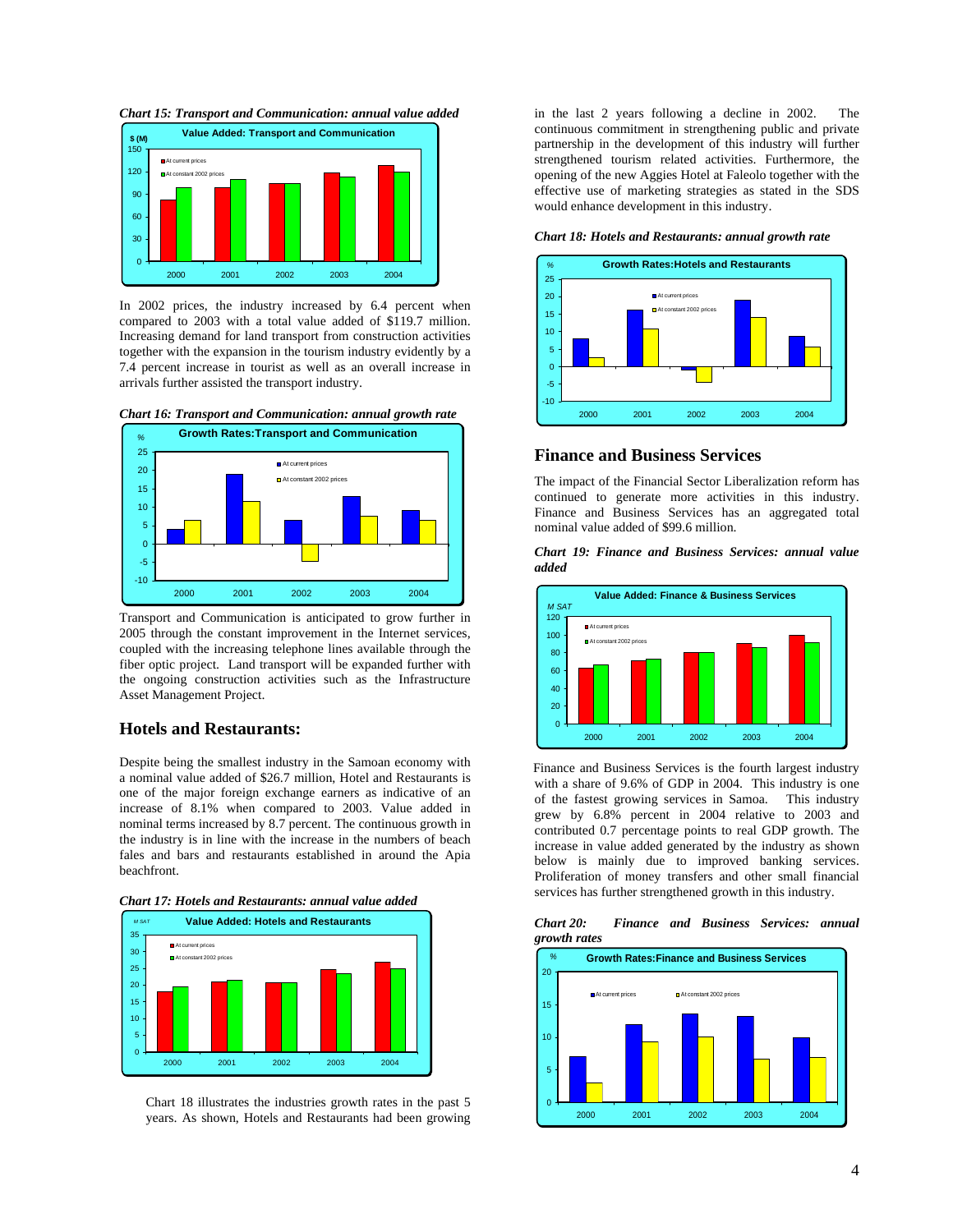## **Personal and Other Services**

This industry, which comprised of a wide variety of activities ranging from religions, education to hairdressers had an aggregated value added of \$57.3 million in nominal terms for 2004. Personal and Other Services have continued to contribute significantly to the Samoan economy. Major structural changes to the economy together with the change in the peoples' lifestyle have a major impact on this industries value added.





This is a further indication of the level of development, as the Samoan economy being continues to become more monetized. The industry generated a value added of \$52.0 million in real terms and registered a growth of 3.3 percent for 2004. At this level, this industry contributed 0.2 percentage points to real growth and comprised a share of 5.5% of real GDP for 2004. Chart 22 illustrates the industry growth rates.

*Chart 22: Personal Services: annual growth rates* 



#### **Public Administration**

Public Administration value added in nominal terms registered a \$76.5 million, an increase of 3.8 percent from 2003. This industry's value added is the sum of the wages and salaries of all public servants, which accounted for a 7.3 percent share of total GDP in current prices for 2004.

*Chart 23: Public Administration: value added at current and constant prices* 



In 2002 constant prices, Public Administration activities generated a 5.2% increase over 2003, with a 0.4 percentage contribution to real GDP growth. Ongoing Institutional Strengthening Projects in Ministries and Corporations and revisiting performance measure of various job levels provided the necessary capacity for improved efficiency and effectiveness in the Sector.

#### *Chart 24: Public Administration: annual growth rates*



#### **Ownership of dwellings:**

In 2004, Ownership of Dwellings recorded a total value added of \$34.6 million it is one of the smallest industry and accounts for only 3.6 percent share of total GDP in real terms. By nature of the estimation techniques this "industry" shows consistent growth rates of 2.0% and has little impact on real overall growth rates.



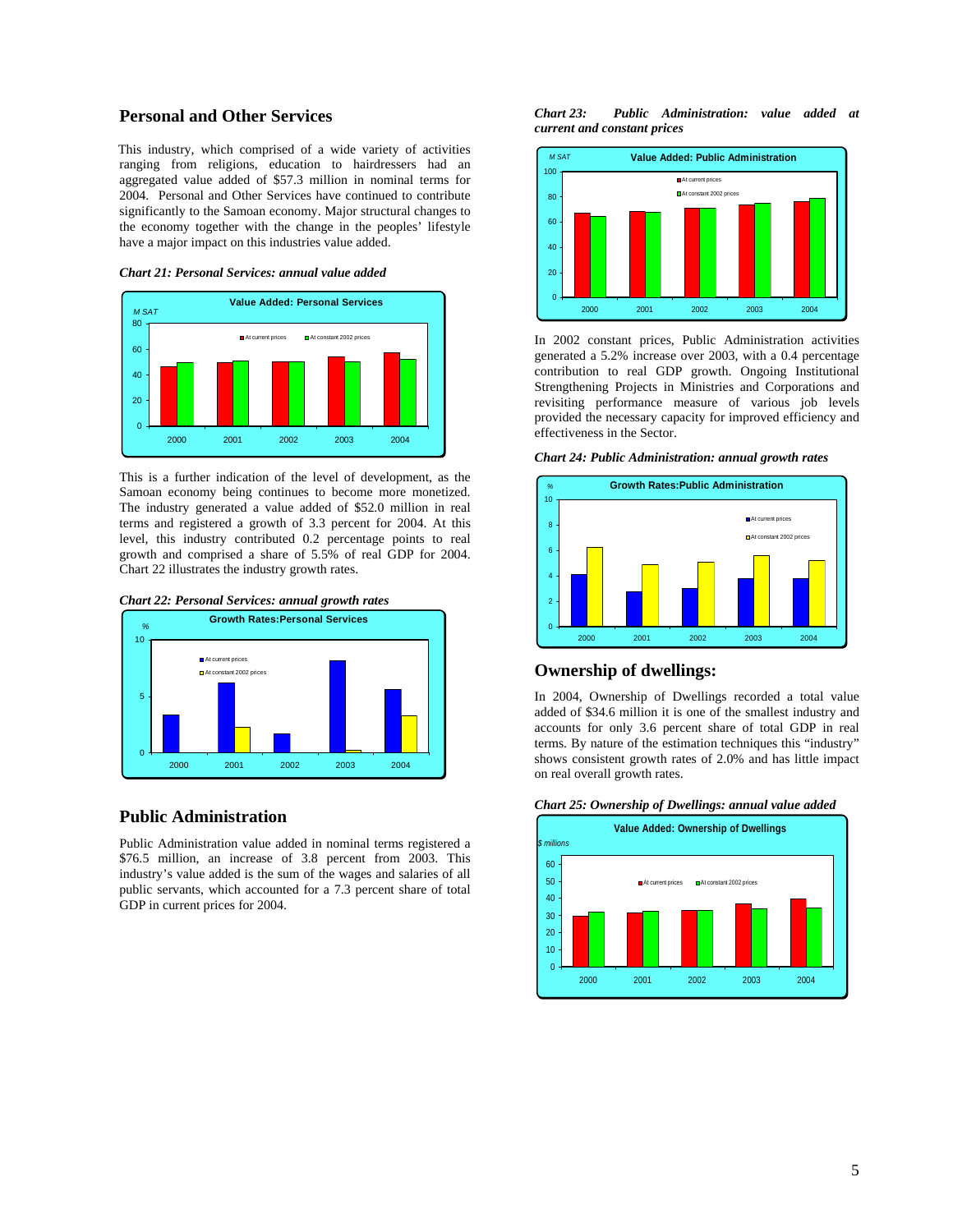|                                        |           |           |           |           |           | <b>Trend</b> |          |          |          |          |          |          |
|----------------------------------------|-----------|-----------|-----------|-----------|-----------|--------------|----------|----------|----------|----------|----------|----------|
| In Thousands of Tala                   | 2000      | 2001      | 2002      | 2003      | 2004      | growth       | Mar-00   | Jun-00   | Sep-00   | Dec-00   | Mar-01   | Jun-01   |
| At current prices                      |           |           |           |           |           | (a)          |          |          |          |          |          |          |
| <b>Agriculture</b>                     | 65,466    | 55,439    | 61,696    | 63,953    | 84,106    | 0.3          | 17,320   | 16,712   | 17,462   | 13,972   | 13,414   | 16,301   |
| <b>Fishing</b>                         | 62,806    | 68,709    | 67,711    | 58,129    | 62,353    | 0.6          | 15,108   | 14,814   | 15,439   | 17,445   | 16,984   | 16,687   |
| Food & Beverages manufacturing         | 24,673    | 25,954    | 29,108    | 30,496    | 30,438    | 1.6          | 5,385    | 6,073    | 5,867    | 7,348    | 5,954    | 5,957    |
| Other manufacturing                    | 88,020    | 107,665   | 106,758   | 125,514   | 123,201   | 2.7          | 19,595   | 20,425   | 23,925   | 24,074   | 24,051   | 26,926   |
| <b>Construction</b>                    | 50,112    | 53,709    | 53,740    | 58,589    | 85,680    | 2.6          | 11,067   | 11,847   | 13,419   | 13,780   | 13,443   | 12,947   |
| <b>Electricity and water</b>           | 35,101    | 38,797    | 42,097    | 43,441    | 45,305    | 2.7          | 8,661    | 9,038    | 8,755    | 8,647    | 9,549    | 9,573    |
| <b>Commerce</b>                        | 138,593   | 155,324   | 176,262   | 183,849   | 198,780   | 2.7          | 33,078   | 31,868   | 35,813   | 37,834   | 38,036   | 37,033   |
| Hotels, restaurants                    | 17,990    | 20,880    | 20,680    | 24,600    | 26,740    | 2.4          | 4,020    | 3,790    | 5,170    | 5,010    | 4,780    | 5,000    |
| <b>Transport, Communication</b>        | 82,788    | 98,379    | 104,638   | 118,028   | 128,670   | 2.5          | 19,001   | 17,503   | 21,816   | 24,468   | 23,642   | 21,800   |
| <b>Public administration</b>           | 67,082    | 68,943    | 71,011    | 73,695    | 76,484    | 0.9          | 16,521   | 16,687   | 16,854   | 17,021   | 17,021   | 17,164   |
| <b>Finance and business services</b>   | 62,963    | 70,497    | 80,098    | 90,620    | 99,629    | 2.7          | 14,948   | 15,377   | 15,732   | 16,906   | 16,447   | 16,768   |
| <b>Less: Enterprise share of FISIM</b> | $-9,856$  | $-11,040$ | $-12,196$ | $-14,280$ | $-15,975$ | 3.0          | $-2,299$ | $-2,403$ | $-2,542$ | $-2,612$ | $-2,692$ | $-2,740$ |
| Ownership of dwellings                 | 29,384    | 31,401    | 33,202    | 36,948    | 39,620    | 1.8          | 7,000    | 7,190    | 7,484    | 7,710    | 7,766    | 7,838    |
| <b>Personal and other services</b>     | 46,496    | 49,378    | 50,201    | 54,285    | 57,323    | 1.2          | 11,653   | 11,524   | 11,746   | 11,573   | 11,995   | 12,419   |
| Value added at market prices           | 761,618   | 834,034   | 885,004   | 947,866   | 1,042,354 | 2.0          | 181,058  | 180,446  | 196,939  | 203,176  | 200,388  | 203,673  |
|                                        |           |           |           |           |           |              |          |          |          |          |          |          |
| At constant 2002 prices                |           |           |           |           |           |              |          |          |          |          |          |          |
| <b>Agriculture</b>                     | 77,737    | 67,176    | 61.696    | 67,686    | 63,934    | $-1.0$       | 18.862   | 18,906   | 21,018   | 18,951   | 16,297   | 16,319   |
| <b>Fishing</b>                         | 65,888    | 70,889    | 67,711    | 57,177    | 54,837    | $-0.8$       | 16,597   | 16,358   | 16,111   | 16,821   | 16,786   | 17,903   |
| Food & Beverages manufacturing         | 24,933    | 26,285    | 29,108    | 29,385    | 29,772    | 1.5          | 5,325    | 6,137    | 6,035    | 7,436    | 6,104    | 5,929    |
| Other manufacturing                    | 95,131    | 112,317   | 106,758   | 117,760   | 109,781   | 1.4          | 22,209   | 22,454   | 25,379   | 25,089   | 25,368   | 28,194   |
| <b>Construction</b>                    | 51,795    | 54,599    | 53,742    | 54,715    | 73,992    | 1.8          | 11,522   | 12,332   | 13,783   | 14,159   | 13,516   | 13,081   |
| <b>Electricity and water</b>           | 34,395    | 38,178    | 42,097    | 42,000    | 42,242    | 1.9          | 8,355    | 8,743    | 8,510    | 8,787    | 9,233    | 9,318    |
| <b>Commerce</b>                        | 149,441   | 161,162   | 176,262   | 178,269   | 186,261   | 1.6          | 37,062   | 34,849   | 38,194   | 39,336   | 40,020   | 38,640   |
| Hotels, restaurants                    | 19,527    | 21,648    | 20,680    | 23,565    | 24,897    | 1.3          | 4,551    | 4,166    | 5,562    | 5,248    | 5,041    | 5,213    |
| <b>Transport, Communication</b>        | 98,510    | 110,001   | 104,638   | 112,535   | 119,744   | 1.3          | 23,210   | 20,989   | 25,601   | 28,711   | 26,899   | 24,521   |
| <b>Public administration</b>           | 64,458    | 67,579    | 71,011    | 75,010    | 78,893    | 1.4          | 15,755   | 15,993   | 16,234   | 16,476   | 16,559   | 16,782   |
| Finance and business services          | 66,560    | 72,800    | 80,098    | 85,415    | 91,252    | 1.7          | 16,285   | 16,451   | 16,324   | 17,499   | 16,996   | 17,199   |
| <b>Less: Enterprise share of FISIM</b> | $-10,718$ | $-11,444$ | $-12,196$ | $-13,091$ | $-13,936$ | 1.7          | $-2,618$ | $-2,660$ | $-2,716$ | $-2,724$ | $-2,800$ | $-2,837$ |
| Ownership of dwellings                 | 31,903    | 32,546    | 33,202    | 33,871    | 34,554    | 0.5          | 7,916    | 7,956    | 7,996    | 8,036    | 8,076    | 8,116    |

# **Table 1: GDP at market prices, by industry**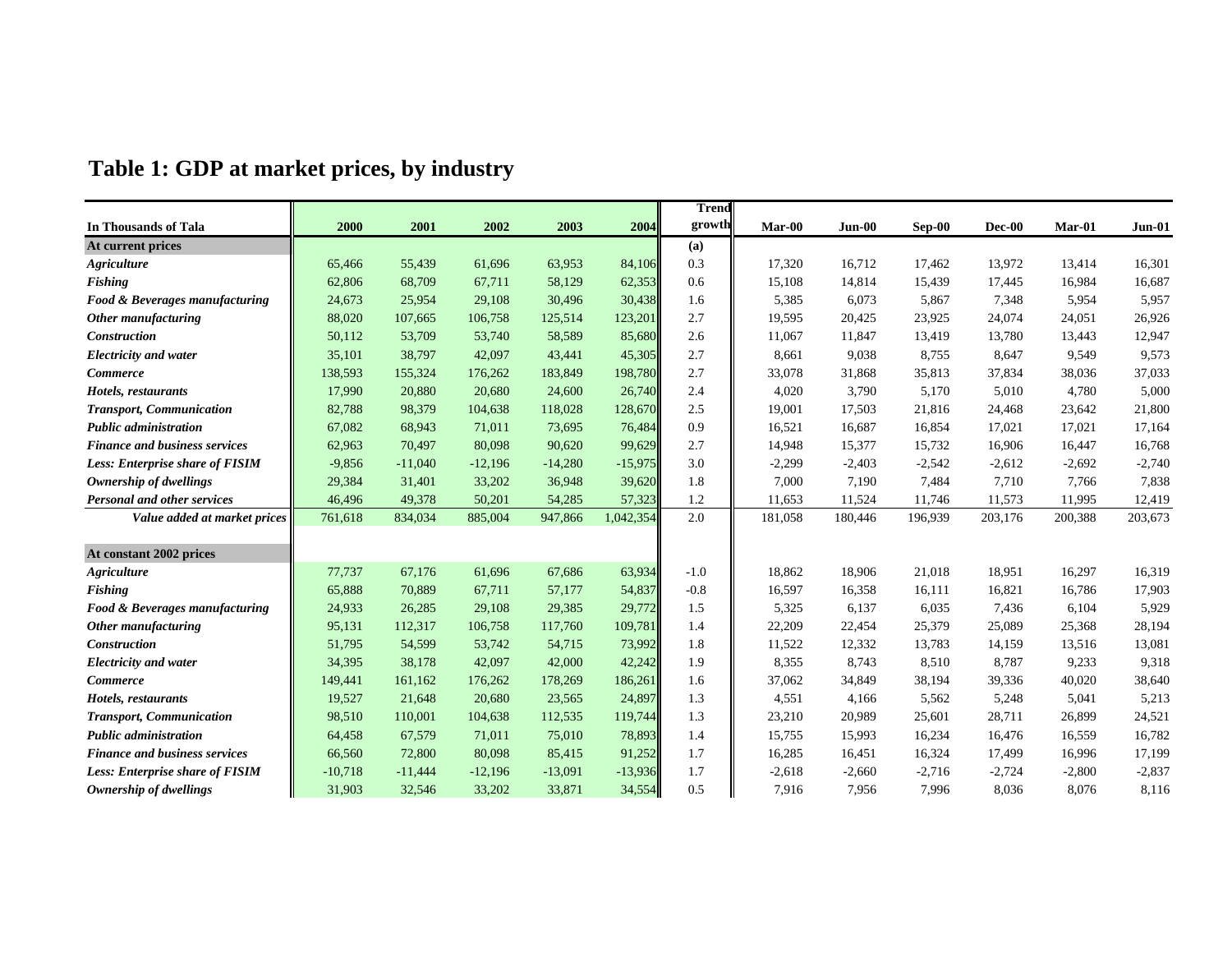| <b>Personal and other services</b>             | 49,527  | 50,665  | 50,201  | 50,294  | 51,967  | 0.1    | 12,867  | 12,511  | 12,161  | 11,988  | 12,345  | 12,608  |
|------------------------------------------------|---------|---------|---------|---------|---------|--------|---------|---------|---------|---------|---------|---------|
| Value added at 2002 market prices              | 819,086 | 874,402 | 885,007 | 914,591 | 948,189 | 1.0    | 197,897 | 195,185 | 210,191 | 215,813 | 210,440 | 210,985 |
| Implicit price deflator:                       | 93.0    | 95.4    | 100.0   | 103.6   | 109.9   | 0.9    | 91.5    | 92.4    | 93.7    | 94.1    | 95.2    | 96.5    |
| Selected measures of production:               |         |         |         |         |         |        |         |         |         |         |         |         |
| At current prices-                             | 120,365 | 117,858 | 124,240 | 128,898 | 151,574 | 1.0    | 30,192  | 30,008  | 30,429  | 29,735  | 29,992  | 31,285  |
| Non-monetary<br>Non-monetary as % of total GDP | 16      | 14      | 14      | 14      | 15      | $-1.0$ | 17      | 17      | 15      | 15      | 15      | 15      |
| Monetary - total                               | 641,253 | 716,177 | 760,763 | 818,968 | 890,780 | 2.1    | 150,866 | 150,437 | 166,510 | 173,441 | 170,396 | 172,388 |
| Monetary - restricted scope                    | 578,883 | 635,533 | 681,746 | 724,065 | 802,588 | 2.0    | 137,441 | 136,103 | 149,149 | 156,191 | 153,057 | 151,999 |
| At constant 2002 prices-                       |         |         |         |         |         |        |         |         |         |         |         |         |
| Non-monetary                                   | 134,285 | 128,878 | 124,244 | 125,301 | 123,418 | $-0.4$ | 33,380  | 33,534  | 34,004  | 33,367  | 32,265  | 32,052  |
| Monetary - total                               | 684,801 | 745,524 | 760,763 | 789,290 | 824,771 | 1.3    | 164,517 | 161,651 | 176,187 | 182,447 | 178,175 | 178,933 |
| Monetary - restricted scope                    | 617,545 | 661,259 | 681,745 | 700,143 | 746,044 | 1.2    | 149,316 | 145,935 | 157,824 | 164,471 | 159,804 | 157,563 |

**(a) The "trend" growth is the log-linear trend growth in quarterly values, Mar 1998 to Dec 2004**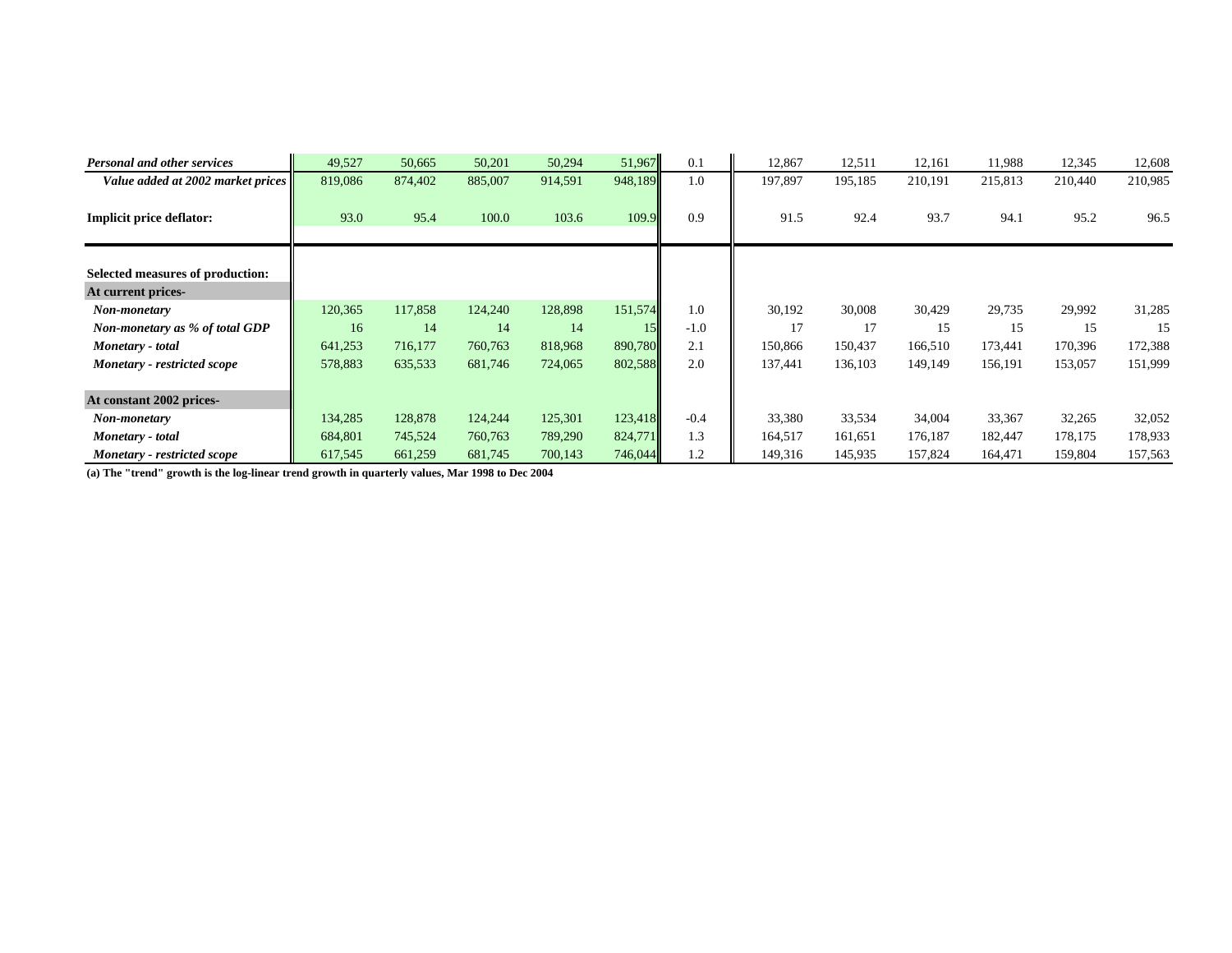| $Sep-01$ | $Dec-01$             | $Mar-02$ | $Jun-02$ | Sep-02   | Dec-02           | $Mar-03$ | $Jun-03$ | Sep-03             | $Dec-03$ | Mar-04   | <b>Jun-04</b> | Sep-04   | Dec-04           |
|----------|----------------------|----------|----------|----------|------------------|----------|----------|--------------------|----------|----------|---------------|----------|------------------|
|          |                      |          |          |          |                  |          |          |                    |          |          |               |          |                  |
| 12,693   | 13,031               | 15,948   | 16,591   | 15,415   | 13,741           | 14,390   | 15,232   | 17,652             | 16,679   | 20,280   | 20,015        | 21,737   | 22,074           |
| 17,255   | 17,783               | 16,151   | 17,332   | 17,181   | 17,047           | 15,004   | 14,091   | 14,234             | 14,799   | 14,519   | 14,614        | 16,710   | 16,509           |
|          | 6,248<br>7,795       | 6,682    | 7,047    | 7,314    | 8,064            | 7,507    | 7,214    | 7,506              | 8,268    | 7,899    | 7,268         | 7,559    | 7,712            |
| 28,667   | 28,021               | 23,652   | 25,809   | 28,104   | 29,193           | 28,548   | 32,787   | 33,186             | 30,992   | 30,112   | 29,841        | 31,424   | 31,825           |
| 13,487   | 13,832               | 13,070   | 13,342   | 13,655   | 13,673           | 13,347   | 13,646   | 14,975             | 16,620   | 18,576   | 21,193        | 22,642   | 23,268           |
| 10,083   | 9,592                | 10,627   | 10,425   | 10,786   | 10,259           | 10,978   | 10,940   | 11,135             | 10,388   | 11,220   | 10,889        | 11,312   | 11,884           |
| 39,564   | 40,691               | 41,728   | 42,826   | 44,909   | 46,798           | 45,480   | 45,650   | 44,829             | 47,889   | 48,468   | 48,487        | 49,490   | 52,335           |
|          | 5,820<br>5,280       | 4,950    | 5,080    | 5,140    | 5,510            | 5,640    | 5,780    | 6,650              | 6,530    | 5,700    | 6,360         | 7,550    | 7,130            |
| 25,368   | 27,569               | 24,998   | 23,464   | 27,030   | 29,146           | 27,832   | 26,345   | 30,785             | 33,066   | 30,565   | 29,150        | 32,558   | 36,398           |
| 17,307   | 17,451               | 17,451   | 17,652   | 17,853   | 18,055           | 18,055   | 18,301   | 18,547             | 18,793   | 18,793   | 19,012        | 19,230   | 19,449           |
| 18,300   | 18,982               | 18,830   | 19,809   | 20,751   | 20,708           | 20,661   | 21,994   | 23,893             | 24,072   | 24,092   | 24,976        | 25,143   | 25,418           |
|          | $-2,804$<br>$-2,804$ | $-2,872$ | $-2,987$ | $-3,114$ | $-3,223$         | $-3,371$ | $-3,536$ | $-3,650$           | $-3,723$ | $-3,875$ | $-3,972$      | $-4,070$ | $-4,058$         |
|          | 7,897<br>7,900       | 7,909    | 8,137    | 8,458    | 8,698            | 8,917    | 9,143    | 9,365              | 9,523    | 9,646    | 9,798         | 9,998    | 10,178           |
| 12,348   | 12,617               | 12,149   | 12,290   | 12,637   | 13,125           | 13,013   | 13,651   | 13,882             | 13,738   | 14,130   | 14,403        | 14,277   | 14,513           |
| 212,233  | 217,740              | 211,274  | 216,816  | 226,120  | 230,794          | 226,004  | 231,238  | 242,990            | 247,634  | 250,125  | 252,035       | 265,561  | 274,634          |
|          |                      |          |          |          |                  |          |          |                    |          |          |               |          |                  |
|          |                      |          |          |          |                  |          |          |                    |          |          |               |          |                  |
| 16,628   | 17,932               | 15,534   | 14,631   | 15,556   | 15,974           | 17,468   | 15,874   | 16,686             | 17,658   | 14,483   | 13,079        | 16,319   | 20,053           |
| 18,192   | 18,007               | 16,244   | 17,215   | 17,102   | 17,151           | 14,830   | 14,188   | 13,868             | 14,290   | 13,585   | 13,541        | 13,745   | 13,966           |
|          | 6,398<br>7,854       | 6,867    | 7,122    | 7,239    | 7,880            | 7,285    | 6,979    | 7,232              | 7.888    | 7,646    | 7,213         | 7.369    | 7,543            |
| 29,748   | 29,007               | 24,398   | 25,987   | 27,823   | 28,550           | 27,512   | 31,037   | 30,783             | 28,429   | 27,240   | 26,775        | 27,804   | 27,963           |
| 13,738   |                      |          |          |          |                  |          |          |                    |          |          |               |          |                  |
| 10,079   | 14,265               | 13,633   | 13,410   | 13,521   | 13,178           | 12,847   | 12,694   | 13,850             | 15,324   | 16,387   | 18,493        | 19,517   | 19,594           |
|          | 9,548                | 10,513   | 10,475   | 11,019   | 10,090           | 10,357   | 10,732   | 10,755             | 10,156   | 10,375   | 10,274        | 10,660   | 10,933           |
| 40,883   | 41,619               | 42,584   | 43,168   | 44,724   | 45,785           | 44,583   | 44,283   | 43,328             | 46,075   | 46,487   | 45,847        | 45,789   | 48,139           |
|          | 6,005<br>5,389       | 5,054    | 5,128    | 5,116    | 5,383            | 5,442    | 5,528    | 6,346              | 6,248    | 5,441    | 5,982         | 6,955    | 6,518            |
| 27,973   | 30,608               | 25,678   | 23,514   | 26,866   |                  | 27,024   | 25,104   | 29,203             | 31,204   | 28,721   | 27,158        | 30,256   |                  |
| 17,006   | 17,233               | 17,319   | 17,607   | 17,896   | 28,580<br>18,189 | 18,280   | 18,621   | 18,966             | 19,143   | 19,238   | 19,560        | 19,884   | 33,608<br>20,211 |
| 18,922   | 19,683               | 19,608   | 19,846   | 20,554   | 20,090           | 19,942   | 20,761   |                    | 22,332   | 22,421   | 22,920        | 22,955   | 22,957           |
|          | $-2,896$<br>$-2,911$ | $-2,993$ | $-3,041$ | $-3,063$ | $-3,099$         | $-3,178$ | $-3,267$ | 22,380<br>$-3,310$ | $-3,336$ | $-3,446$ | $-3,494$      | $-3,526$ | $-3,470$         |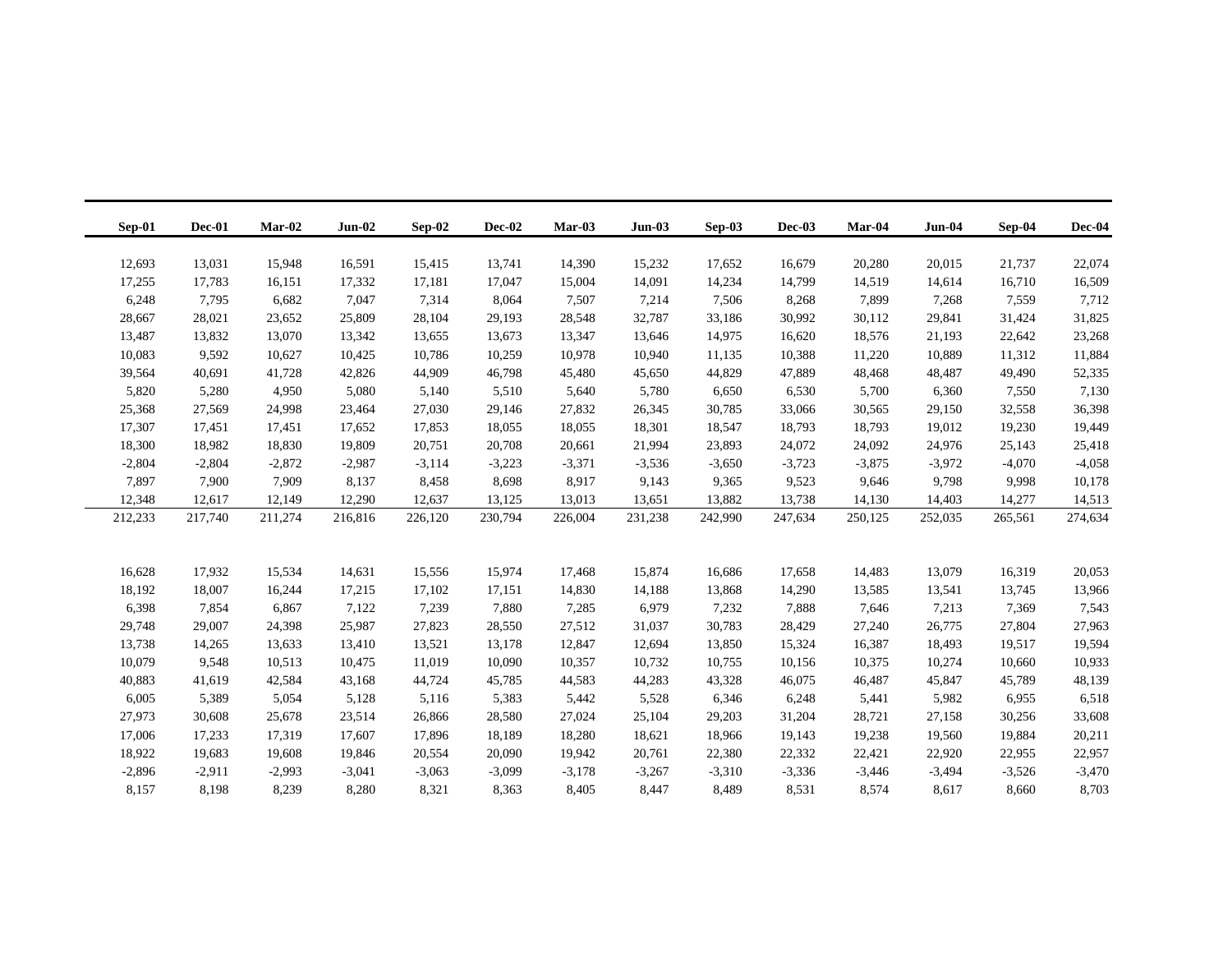| 12,827  | 12,885  | 12,737  | 12,579  | 12,472  | 12,413  | 12,322  | 12,539  | 12,647  | 12,786  | 13,126  | 13,124  | 12,847  | 12,870  |
|---------|---------|---------|---------|---------|---------|---------|---------|---------|---------|---------|---------|---------|---------|
| 223,660 | 229,317 | 215,415 | 215,921 | 225,147 | 228,524 | 223,118 | 223,520 | 231,224 | 236,729 | 230,278 | 229,089 | 239,235 | 249,587 |
| 94.9    | 95.0    | 98.1    | 100.4   | 100.4   | 101.0   | 101.3   | 103.5   | 105.1   | 104.6   | 108.6   | 110.0   | 111.0   | 110.0   |
|         |         |         |         |         |         |         |         |         |         |         |         |         |         |
| 28,111  | 28,468  | 31,286  | 32,288  | 31,181  | 29,485  | 30,612  | 31,895  | 33,835  | 32,556  | 36,907  | 36,660  | 39,351  | 38,656  |
| 13      | 13      | 15      | 15      | 14      | 13      | 14      | 14      | 14      | 13      | 15      | 15      | 15      | 14      |
| 184,122 | 189,271 | 179,987 | 184,528 | 194,939 | 201,310 | 195,392 | 199,343 | 209,155 | 215,078 | 213,217 | 215,375 | 226,210 | 235,978 |
| 162,147 | 168,330 | 162,380 | 165,755 | 174,150 | 179,461 | 173,656 | 174,486 | 184,004 | 191,919 | 191,500 | 194,099 | 203,229 | 213,759 |
|         |         |         |         |         |         |         |         |         |         |         |         |         |         |
| 32,094  | 32,467  | 31,275  | 30,755  | 31,157  | 31,057  | 31,154  | 30,980  | 31,485  | 31,681  | 29,810  | 28,714  | 31,431  | 33,463  |
| 191,566 | 196,850 | 184,140 | 185,165 | 193,990 | 197,468 | 191,964 | 192,540 | 199,738 | 205,048 | 200,468 | 200,375 | 207,804 | 216,124 |
| 168,745 | 175,147 | 165,969 | 166,302 | 173,401 | 176,073 | 170.991 | 168,990 | 176,394 | 183,768 | 180,802 | 181,246 | 187,447 | 196,549 |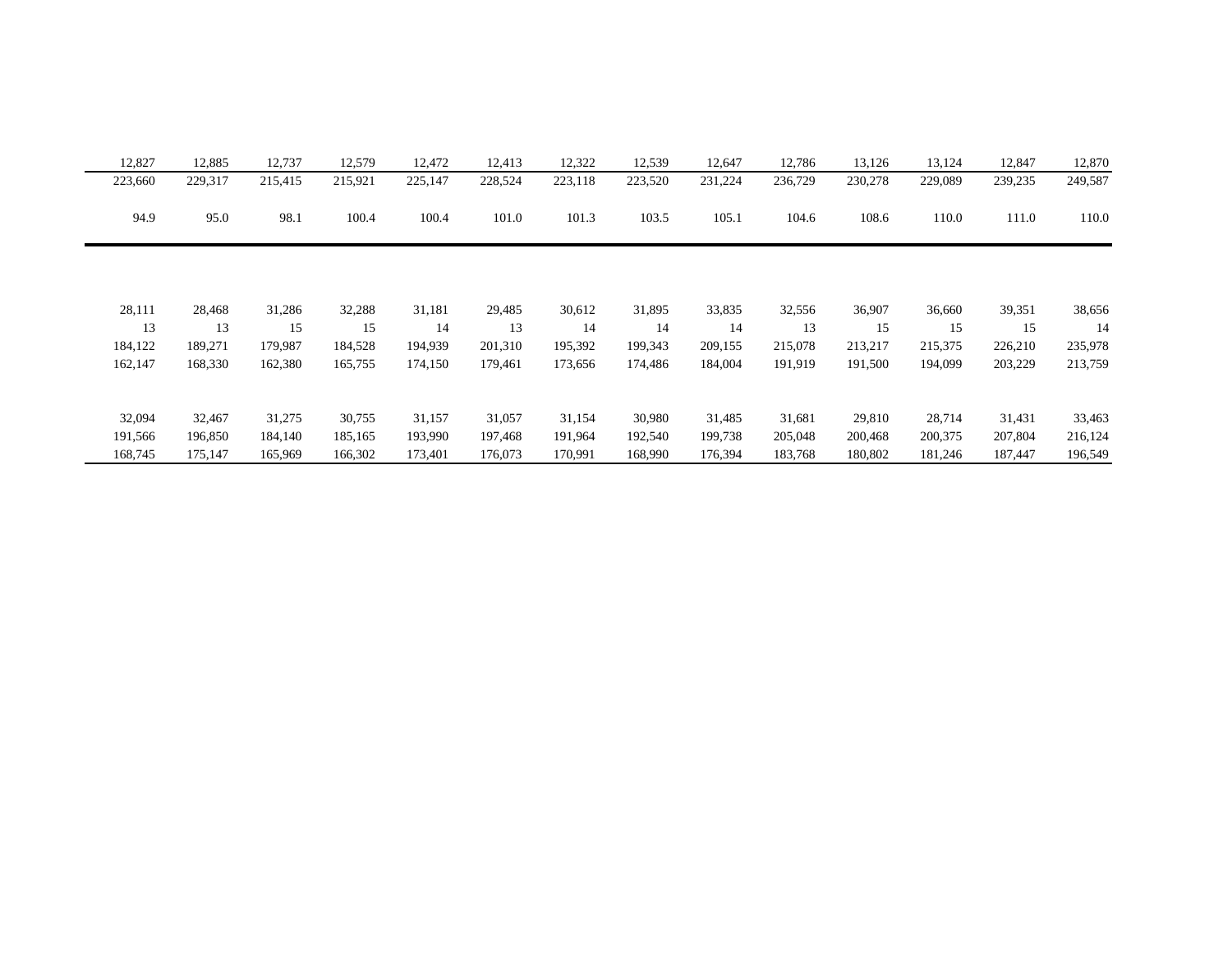|  |  | Table 2: GDP by industry - Percentage change from previous year |  |  |
|--|--|-----------------------------------------------------------------|--|--|
|  |  |                                                                 |  |  |
|  |  |                                                                 |  |  |

|                                        | 2000   | 2001    | 2002   | 2003    | 2004   | 1998 to<br>2004 | <b>Mar-99</b> | <b>Jun-99</b> | <b>Sep-99</b> | <b>Dec-99</b> | Mar-00 | Jun-00                 | Sep-00  |
|----------------------------------------|--------|---------|--------|---------|--------|-----------------|---------------|---------------|---------------|---------------|--------|------------------------|---------|
| At current prices                      |        |         |        |         |        |                 |               |               |               |               |        | Percentage change from |         |
| <b>Agriculture</b>                     | 2.4    | $-15.3$ | 11.3   | 3.7     | 31.5   | 13.9            | $-17.5$       | $-23.7$       | 1.1           | $-9.7$        | 5.5    | 4.0                    | 7.2     |
| Fishing                                | 15.0   | 9.4     | $-1.5$ | $-14.2$ | 7.3    | 17.8            | 2.2           | $-4.4$        | 2.1           | 13.8          | 7.4    | 12.4                   | 14.1    |
| Food & Beverages manufacturing         | 9.3    | 5.2     | 12.2   | 4.8     | $-0.2$ | 34.8            | $-10.8$       | $-10.8$       | $-9.5$        | 33.8          | 15.1   | 12.2                   | 8.3     |
| Other manufacturing                    | 12.1   | 22.3    | $-0.8$ | 17.6    | $-1.8$ | 77.9            | 27.0          | 8.1           | 9.9           | 11.7          | 10.3   | 4.4                    | 14.6    |
| <b>Construction</b>                    | 20.6   | 7.2     | 0.1    | 9.0     | 46.2   | 99.9            | 8.9           | $-5.3$        | $-6.7$        | $-7.6$        | 3.5    | 23.4                   | 28.9    |
| <b>Electricity and water</b>           | 37.7   | 10.5    | 8.5    | 3.2     | 4.3    | 78.9            | $-3.0$        | $-0.1$        | 1.7           | 3.8           | 42.1   | 39.1                   | 43.4    |
| <b>Commerce</b>                        | 14.1   | 12.1    | 13.5   | 4.3     | 8.1    | 88.2            | 16.3          | 14.0          | 12.8          | 16.8          | 12.6   | 11.8                   | 16.3    |
| Hotels, restaurants                    | 8.0    | 16.1    | $-1.0$ | 19.0    | 8.7    | 73.5            | 2.8           | 12.2          | 8.5           | 8.9           | 8.4    | $-6.7$                 | 15.4    |
| <b>Transport, Communication</b>        | 4.0    | 18.8    | 6.4    | 12.8    | 9.0    | 71.2            | 9.0           | 4.4           | 6.9           | 3.4           | $-5.1$ | $-1.5$                 | 8.3     |
| <b>Public administration</b>           | 4.1    | 2.8     | 3.0    | 3.8     | 3.8    | 25.0            | 5.3           | 5.3           | 5.3           | 5.3           | 5.3    | 4.5                    | 3.8     |
| <b>Finance and business services</b>   | 7.1    | 12.0    | 13.6   | 13.1    | 9.9    | 84.3            | $-3.0$        | 3.9           | 16.9          | 17.7          | 11.3   | 10.1                   | 3.3     |
| <b>Less: Enterprise share of FISIM</b> | 11.6   | 12.0    | 10.5   | 17.1    | 11.9   | 107.3           | 11.5          | 15.1          | 17.3          | 14.3          | 10.7   | 10.7                   | 11.6    |
| Ownership of dwellings                 | 5.7    | 6.9     | 5.7    | 11.3    | 7.2    | 54.2            | 9.7           | 9.5           | 9.2           | 4.5           | 2.9    | 4.2                    | 5.4     |
| <b>Personal and other services</b>     | 3.4    | 6.2     | 1.7    | 8.1     | 5.6    | 32.8            | 5.3           | 7.5           | 2.2           | 2.0           | 7.6    | 0.9                    | 6.0     |
| <b>Total GDP</b>                       | 10.1   | 9.5     | 6.1    | 7.1     | 10.0   | 58.1            | 4.9           | 1.1           | 5.9           | 7.4           | 8.1    | 8.2                    | 12.3    |
| At constant 2002 prices                |        |         |        |         |        |                 |               |               |               |               |        |                        |         |
| <b>Agriculture</b>                     | 1.0    | $-13.6$ | $-8.2$ | 9.7     | $-5.5$ | $-19.5$         | $-4.5$        | $-1.8$        | $-2.2$        | $-3.9$        | $-1.6$ | $-2.1$                 | 14.2    |
| <b>Fishing</b>                         | $-1.0$ | 7.6     | $-4.5$ | $-15.6$ | $-4.1$ | $-20.2$         | 10.4          | 0.3           | $-10.5$       | $-9.9$        | $-2.8$ | $-0.5$                 | 0.5     |
| Food & Beverages manufacturing         | 12.3   | 5.4     | 10.7   | 1.0     | 1.3    | 34.1            | $-10.0$       | $-9.3$        | $-6.2$        | 24.7          | 13.8   | 20.2                   | 12.0    |
| Other manufacturing                    | 7.5    | 18.1    | $-4.9$ | 10.3    | $-6.8$ | 33.0            | 18.4          | 0.6           | 2.2           | 10.4          | 8.9    | 1.5                    | 11.1    |
| Construction                           | 19.2   | 5.4     | $-1.6$ | 1.8     | 35.2   | 64.3            | 9.3           | $-5.5$        | $-7.5$        | $-8.6$        | 2.3    | 22.5                   | 28.1    |
| <b>Electricity and water</b>           | 21.1   | 11.0    | 10.3   | $-0.2$  | 0.6    | 46.5            | $-6.4$        | $-1.1$        | $-2.0$        | 3.6           | 23.1   | 20.5                   | 23.8    |
| <b>Commerce</b>                        | 8.4    | 7.8     | 9.4    | 1.1     | 4.5    | 43.1            | 7.5           | 4.7           | 3.0           | 8.3           | 9.4    | 7.2                    | 12.5    |
| Hotels, restaurants                    | 2.6    | 10.9    | $-4.5$ | 14.0    | 5.7    | 34.1            | $-4.1$        | 5.3           | 1.9           | 6.6           | 5.7    | $-10.7$                | 11.7    |
| <b>Transport, Communication</b>        | 6.5    | 11.7    | $-4.9$ | 7.5     | 6.4    | 34.1            | 5.3           | 0.9           | 3.8           | 4.2           | $-0.4$ | 1.9                    | 11.3    |
| <b>Public administration</b>           | 6.2    | 4.8     | 5.1    | 5.6     | 5.2    | 38.9            | 6.4           | 6.9           | 7.0           | 7.0           | 7.5    | 6.6                    | 5.9     |
| <b>Finance and business services</b>   | 3.0    | 9.4     | 10.0   | 6.6     | 6.8    | 47.6            | $-8.9$        | $-1.6$        | 12.3          | 17.5          | 9.9    | 7.1                    | $-0.3$  |
| <b>Less: Enterprise share of FISIM</b> | 7.9    | 6.8     | 6.6    | 7.3     | 6.5    | 51.9            | 4.4           | 7.2           | 10.0          | 11.2          | 10.3   | 8.4                    | $7.7\,$ |
| Ownership of dwellings                 | 2.0    | 2.0     | 2.0    | 2.0     | 2.0    | 12.7            | 2.0           | 2.0           | 2.0           | 2.0           | 2.0    | 2.0                    | 2.0     |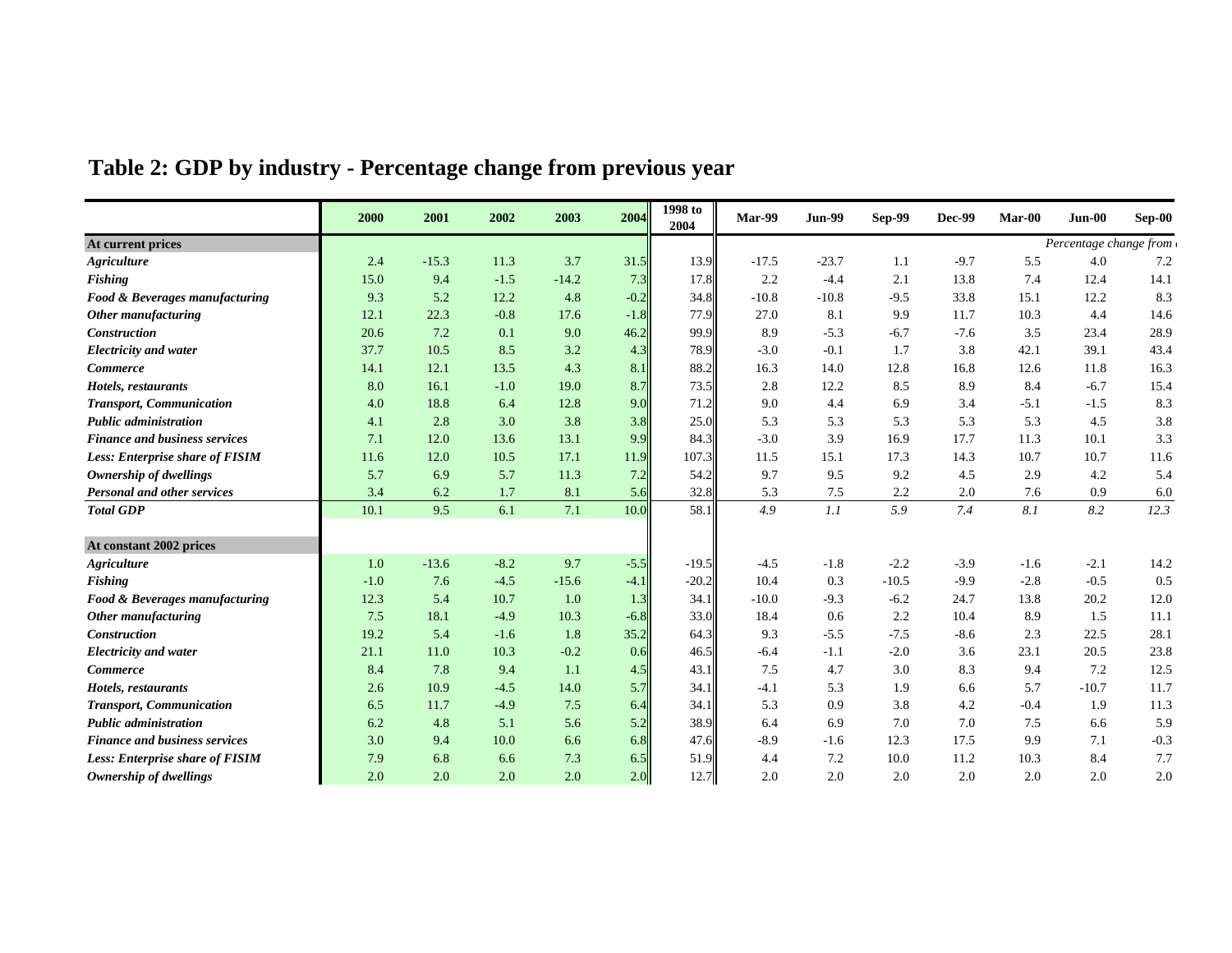| Personal and other services      | $-1.1$ | 2.3    | $-0.9$ | 0.2 | 3.3    | 3.0    | $-1.9$  | $-0.7$  | $-1.2$ | 1.0    | 5.2    | 0.3 | $-2.1$ |
|----------------------------------|--------|--------|--------|-----|--------|--------|---------|---------|--------|--------|--------|-----|--------|
| <b>Total GDP</b>                 | 6.1    | 6.8    | 1.2    | 3.3 | 3.7    | 25.5   | 3.6     | 0.6     | 0.7    | 4.1    | 5.3    | 4.8 | 9.6    |
| <b>Implicit price deflator:</b>  | 3.8    | 2.6    | 4.8    | 3.6 | 6.1    | 25.9   | 1.3     | 0.5     | 5.2    | 3.3    | 2.7    | 3.3 | 2.4    |
|                                  |        |        |        |     |        |        |         |         |        |        |        |     |        |
| Selected measures of production: |        |        |        |     |        |        |         |         |        |        |        |     |        |
| At current prices-               |        |        |        |     |        |        |         |         |        |        |        |     |        |
| Non-monetary                     | 9.3    | $-2.1$ | 5.4    | 3.7 | 17.6   | 30.2   | $-12.8$ | $-12.7$ | 4.7    | 1.9    | 9.2    | 8.9 | 7.5    |
| Monetary - total                 | 10.3   | 11.7   | 6.2    | 7.7 | 8.8    | 64.1   | 9.3     | 4.4     | 6.2    | 8.5    | 7.9    | 8.1 | 13.2   |
| Monetary - restricted scope      | 9.8    | 9.8    | 7.3    | 6.2 | 10.8   | 61.5   | 6.8     | 4.1     | 5.6    | 7.9    | 7.5    | 8.4 | 12.3   |
| At constant 2002 prices-         |        |        |        |     |        |        |         |         |        |        |        |     |        |
| Non-monetary                     | 0.6    | $-4.0$ | $-3.6$ | 0.9 | $-1.5$ | $-8.4$ | $-1.7$  | 0.6     | $-1.7$ | $-1.0$ | $-0.2$ | 0.3 | 4.1    |
| Monetary - total                 | 7.2    | 8.9    | 2.0    | 3.7 | 4.5    | 32.9   | 4.8     | 0.6     | 1.2    | 5.1    | 6.5    | 5.8 | 10.8   |
| Monetary - restricted scope      | 6.9    | 7.1    | 3.1    | 2.7 | 6.6    | 31.9   | 2.5     | 0.7     | 0.9    | 4.2    | 6.1    | 6.2 | 10.0   |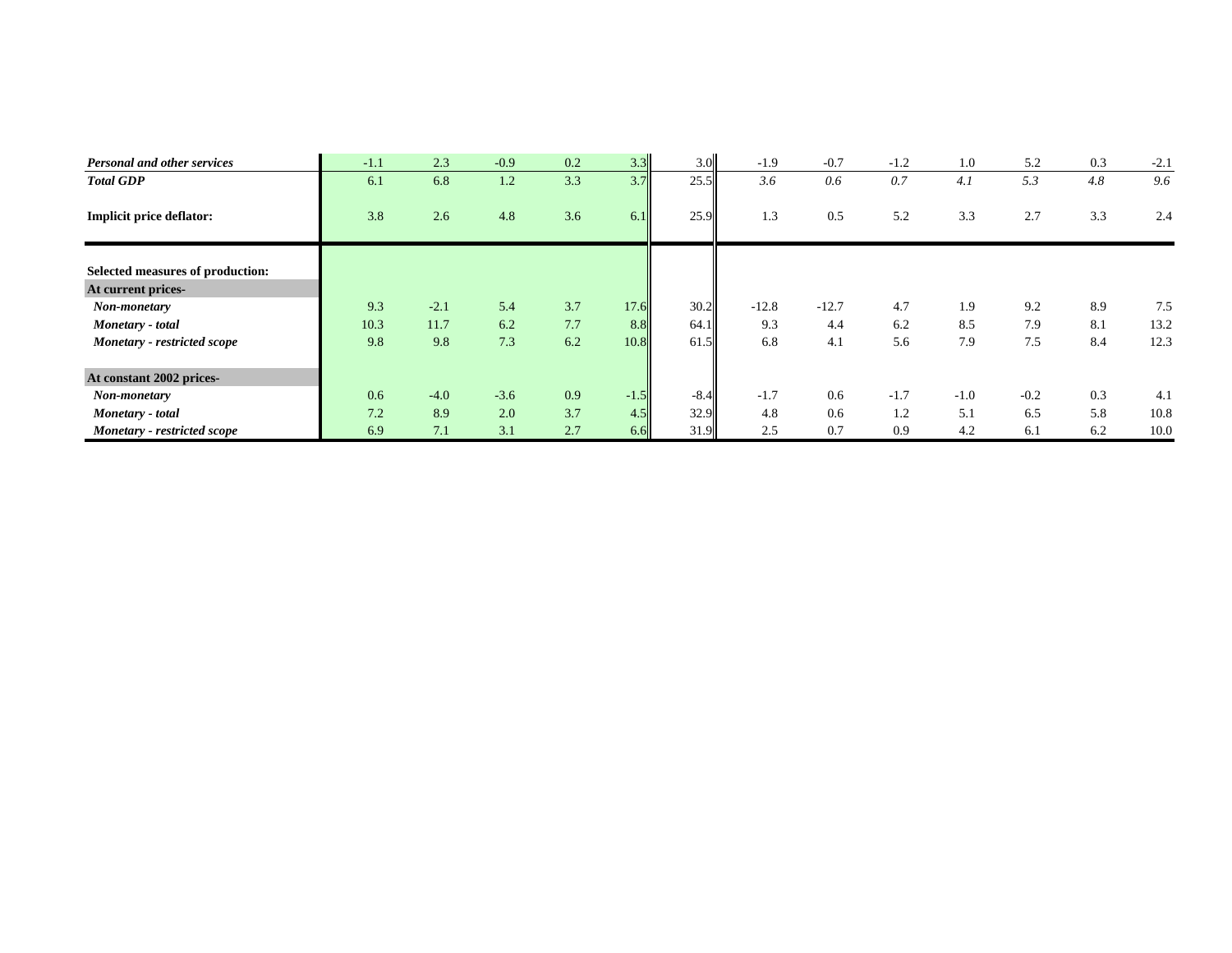| $Dec-00$                               | Mar-01  | $Jun-01$ | Sep-01  | Dec-01 | Mar-02 | <b>Jun-02</b> | Sep-02  | Dec-02  | Mar-03 | $Jun-03$ | Sep-03  | <b>Dec-03</b> | Mar-04  | <b>Jun-04</b> | Sep-04 | Dec-04 |
|----------------------------------------|---------|----------|---------|--------|--------|---------------|---------|---------|--------|----------|---------|---------------|---------|---------------|--------|--------|
| corresponding quarter of previous year |         |          |         |        |        |               |         |         |        |          |         |               |         |               |        |        |
| $-7.7$                                 | $-22.6$ | $-2.5$   | $-27.3$ | $-6.7$ | 18.9   | 1.8           | 21.4    | 5.4     | $-9.8$ | $-8.2$   | 14.5    | 21.4          | 40.9    | 31.4          | 23.1   | 32.4   |
| 26.0                                   | 12.4    | 12.6     | 11.8    | 1.9    | $-4.9$ | 3.9           | $-0.4$  | $-4.1$  | $-7.1$ | $-18.7$  | $-17.2$ | $-13.2$       | $-3.2$  | 3.7           | 17.4   | 11.6   |
| 3.9                                    | 10.6    | $-1.9$   | 6.5     | 6.1    | 12.2   | 18.3          | 17.1    | 3.5     | 12.3   | 2.4      | 2.6     | 2.5           | 5.2     | 0.8           | 0.7    | $-6.7$ |
| 18.7                                   | 22.7    | 31.8     | 19.8    | 16.4   | $-1.7$ | $-4.1$        | $-2.0$  | 4.2     | 20.7   | 27.0     | 18.1    | 6.2           | 5.5     | $-9.0$        | $-5.3$ | 2.7    |
| 27.0                                   | 21.5    | 9.3      | 0.5     | 0.4    | $-2.8$ | 3.0           | 1.2     | $-1.1$  | 2.1    | 2.3      | 9.7     | 21.6          | 39.2    | 55.3          | 51.2   | 40.0   |
| 27.5                                   | 10.3    | 5.9      | 15.2    | 10.9   | 11.3   | 8.9           | 7.0     | 7.0     | 3.3    | 4.9      | 3.2     | 1.3           | 2.2     | $-0.5$        | 1.6    | 14.4   |
| 15.4                                   | 15.0    | 16.2     | 10.5    | 7.6    | 9.7    | 15.6          | 13.5    | 15.0    | 9.0    | 6.6      | $-0.2$  | 2.3           | 6.6     | 6.2           | 10.4   | 9.3    |
| 13.6                                   | 18.9    | 31.9     | 12.6    | 5.4    | 3.6    | 1.6           | $-11.7$ | 4.4     | 13.9   | 13.8     | 29.4    | 18.5          | 1.1     | 10.0          | 13.5   | 9.2    |
| 13.1                                   | 24.4    | 24.5     | 16.3    | 12.7   | 5.7    | 7.6           | 6.5     | 5.7     | 11.3   | 12.3     | 13.9    | 13.4          | 9.8     | 10.6          | 5.8    | 10.1   |
| 3.0                                    | 3.0     | 2.9      | 2.7     | 2.5    | 2.5    | 2.8           | 3.2     | 3.5     | 3.5    | 3.7      | 3.9     | 4.1           | 4.1     | 3.9           | 3.7    | 3.5    |
| 4.6                                    | 10.0    | 9.0      | 16.3    | 12.3   | 14.5   | 18.1          | 13.4    | 9.1     | 9.7    | 11.0     | 15.1    | 16.2          | 16.6    | 13.6          | 5.2    | 5.6    |
| 13.4                                   | 17.1    | 14.0     | 10.3    | 7.4    | 6.7    | 9.0           | 11.1    | 14.9    | 17.4   | 18.4     | 17.2    | 15.5          | 15.0    | 12.3          | 11.5   | 9.0    |
| 10.1                                   | 10.9    | 9.0      | 5.5     | 2.5    | 1.8    | 3.8           | 7.1     | 10.1    | 12.7   | 12.4     | 10.7    | 9.5           | 8.2     | 7.2           | 6.8    | 6.9    |
| $-0.5$                                 | 2.9     | 7.8      | 5.1     | 9.0    | 1.3    | $-1.0$        | 2.3     | 4.0     | 7.1    | 11.1     | 9.9     | 4.7           | 8.6     | 5.5           | 2.8    | 5.6    |
| $\it 11.7$                             | 10.7    | 12.9     | 7.8     | 7.2    | 5.4    | 6.5           | 6.5     | $6.0\,$ | 7.0    | 6.7      | 7.5     | 7.3           | 10.7    | 9.0           | 9.3    | 10.9   |
|                                        |         |          |         |        |        |               |         |         |        |          |         |               |         |               |        |        |
| $-5.6$                                 | $-13.6$ | $-13.7$  | $-20.9$ | $-5.4$ | $-4.7$ | $-10.3$       | $-6.4$  | $-10.9$ | 12.4   | 8.5      | 7.3     | 10.5          | $-17.1$ | $-17.6$       | $-2.2$ | 13.6   |
| $-1.2$                                 | 1.1     | 9.4      | 12.9    | 7.1    | $-3.2$ | $-3.8$        | $-6.0$  | $-4.8$  | $-8.7$ | $-17.6$  | $-18.9$ | $-16.7$       | $-8.4$  | $-4.6$        | $-0.9$ | $-2.3$ |
| 5.9                                    | 14.6    | $-3.4$   | 6.0     | 5.6    | 12.5   | 20.1          | 13.2    | 0.3     | 6.1    | $-2.0$   | $-0.1$  | 0.1           | 5.0     | 3.3           | 1.9    | $-4.4$ |
| 8.3                                    | 14.2    | 25.6     | 17.2    | 15.6   | $-3.8$ | $-7.8$        | $-6.5$  | $-1.6$  | 12.8   | 19.4     | 10.6    | $-0.4$        | $-1.0$  | $-13.7$       | $-9.7$ | $-1.6$ |
| 24.4                                   | 17.3    | 6.1      | $-0.3$  | 0.7    | 0.9    | 2.5           | $-1.6$  | $-7.6$  | $-5.8$ | $-5.3$   | 2.4     | 16.3          | 27.6    | 45.7          | 40.9   | 27.9   |
| 17.3                                   | 10.5    | 6.6      | 18.4    | 8.7    | 13.9   | 12.4          | 9.3     | 5.7     | $-1.5$ | 2.5      | $-2.4$  | 0.7           | 0.2     | $-4.3$        | $-0.9$ | 7.7    |
| 5.0                                    | $8.0\,$ | 10.9     | 7.0     | 5.8    | 6.4    | 11.7          | 9.4     | 10.0    | 4.7    | 2.6      | $-3.1$  | 0.6           | 4.3     | 3.5           | 5.7    | 4.5    |
| 3.4                                    | 10.8    | 25.1     | 8.0     | 2.7    | 0.2    | $-1.6$        | $-14.8$ | $-0.1$  | 7.7    | 7.8      | 24.1    | 16.1          | 0.0     | 8.2           | 9.6    | 4.3    |
| 12.1                                   | 15.9    | 16.8     | 9.3     | 6.6    | $-4.5$ | $-4.1$        | $-4.0$  | $-6.6$  | 5.2    | 6.8      | 8.7     | 9.2           | 6.3     | 8.2           | 3.6    | 7.7    |
| 5.1                                    | 5.1     | 4.9      | 4.8     | 4.6    | 4.6    | 4.9           | 5.2     | 5.5     | 5.5    | 5.8      | 6.0     | 5.2           | 5.2     | 5.0           | 4.8    | 5.6    |
| $-3.1$                                 | 4.4     | 4.5      | 15.9    | 12.5   | 15.4   | 15.4          | 8.6     | 2.1     | 1.7    | 4.6      | 8.9     | 11.2          | 12.4    | 10.4          | 2.6    | 2.8    |
| 5.4                                    | 7.0     | 6.7      | 6.6     | 6.9    | 6.9    | 7.2           | 5.8     | 6.5     | 6.2    | 7.4      | 8.1     | 7.6           | 8.4     | 6.9           | 6.5    | 4.0    |
| 2.0                                    | 2.0     | 2.0      | 2.0     | 2.0    | 2.0    | 2.0           | 2.0     | 2.0     | 2.0    | 2.0      | 2.0     | 2.0           | 2.0     | 2.0           | 2.0    | 2.0    |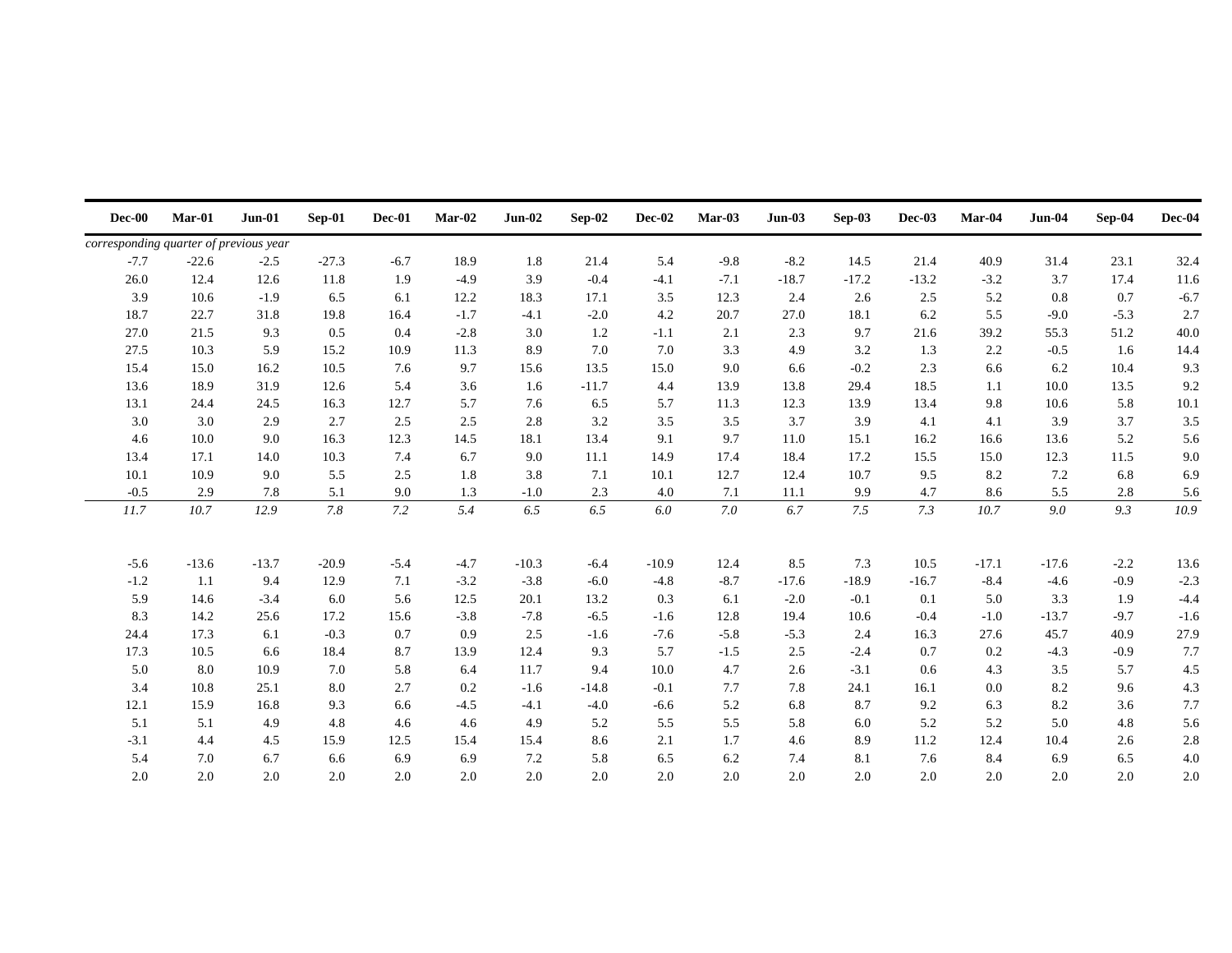| $-7.6$ | $-4.1$ | 0.8    | 5.5    | 7.5    | 3.2    | $-0.2$ | $-2.8$ | $-3.7$ | $-3.3$ | $-0.3$  | 1.4 | 3.0  | 6.5    | 4.7    | 1.6    | 0.7  |
|--------|--------|--------|--------|--------|--------|--------|--------|--------|--------|---------|-----|------|--------|--------|--------|------|
| 4.6    | 6.3    | 8.1    | 6.4    | 6.3    | 2.4    | 2.3    | 0.7    | $-0.3$ | 3.6    | 3.5     | 2.7 | 3.6  | 3.2    | 2.5    | 3.5    | 5.4  |
| 6.8    | 4.1    | 4.4    | 1.3    | 0.9    | 3.0    | 4.0    | 5.8    | 6.4    | 3.3    | $3.0\,$ | 4.6 | 3.6  | 7.2    | 6.3    | 5.6    | 5.2  |
|        |        |        |        |        |        |        |        |        |        |         |     |      |        |        |        |      |
| 11.7   | $-0.7$ | 4.3    | $-7.6$ | $-4.3$ | 4.3    | 3.2    | 10.9   | 3.6    | $-2.2$ | $-1.2$  | 8.5 | 10.4 | 20.6   | 14.9   | 16.3   | 18.7 |
| 11.8   | 12.9   | 14.6   | 10.6   | 9.1    | 5.6    | 7.0    | 5.9    | 6.4    | 8.6    | 8.0     | 7.3 | 6.8  | 9.1    | 8.0    | 8.2    | 9.7  |
| 10.7   | 11.4   | 11.7   | 8.7    | 7.8    | 6.1    | 9.1    | 7.4    | 6.6    | 6.9    | 5.3     | 5.7 | 6.9  | 10.3   | 11.2   | 10.4   | 11.4 |
|        |        |        |        |        |        |        |        |        |        |         |     |      |        |        |        |      |
| $-1.6$ | $-3.3$ | $-4.4$ | $-5.6$ | $-2.7$ | $-3.1$ | $-4.0$ | $-2.9$ | $-4.3$ | $-0.4$ | 0.7     | 1.1 | 2.0  | $-4.3$ | $-7.3$ | $-0.2$ | 5.6  |
| 5.8    | 8.3    | 10.7   | 8.7    | 7.9    | 3.3    | 3.5    | 1.3    | 0.3    | 4.2    | 4.0     | 3.0 | 3.8  | 4.4    | 4.1    | 4.0    | 5.4  |
| 5.3    | 7.0    | 8.0    | 6.9    | 6.5    | 3.9    | 5.5    | 2.8    | 0.5    | 3.0    | 1.6     | 1.7 | 4.4  | 5.7    | 7.3    | 6.3    | 7.0  |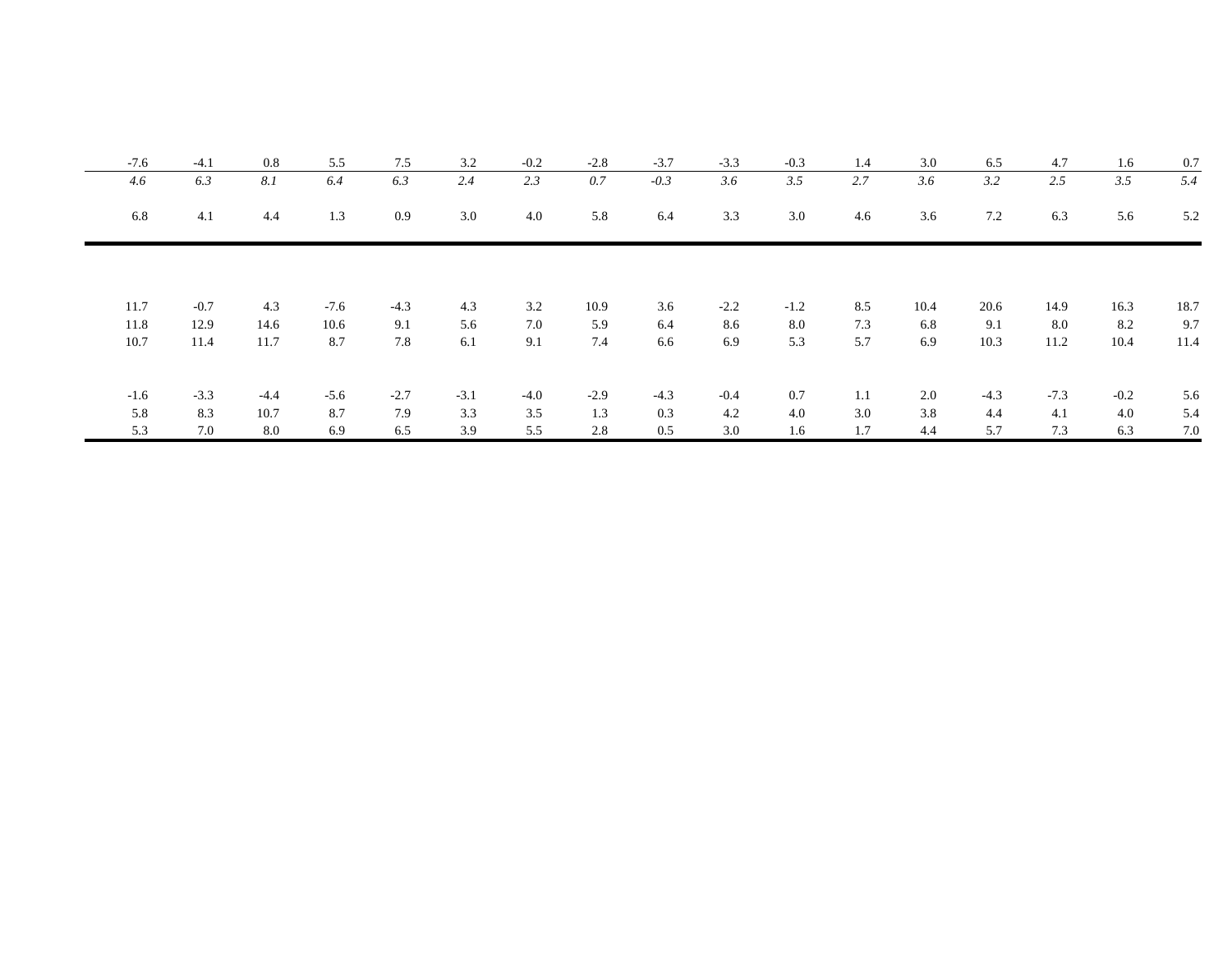# **Table 3: GDP by industry - percentage distribution**

|                                        |        |        |        |        |        | Average         |        |               |        |               |        |               |
|----------------------------------------|--------|--------|--------|--------|--------|-----------------|--------|---------------|--------|---------------|--------|---------------|
|                                        | 2000   | 2001   | 2002   | 2003   | 2004   | 1998 to<br>2004 | Mar-98 | <b>Jun-98</b> | Sep-98 | <b>Dec-98</b> | Mar-99 | <b>Jun-99</b> |
| At current prices                      |        |        |        |        |        |                 |        |               |        |               |        |               |
| <b>Agriculture</b>                     | 8.6    | 6.6    | 7.0    | 6.7    | 8.1    | 8.0             | 12.5   | 12.8          | 9.7    | 9.9           | 9.8    | 9.6           |
| Fishing                                | 8.2    | 8.2    | 7.7    | 6.1    | 6.0    | 7.3             | 8.6    | 8.4           | 8.0    | 7.2           | 8.4    | 7.9           |
| Food & Beverages manufacturing         | 3.2    | 3.1    | 3.3    | 3.2    | 2.9    | 3.2             | 3.3    | 3.7           | 3.6    | 3.1           | 2.8    | 3.2           |
| Other manufacturing                    | 11.6   | 12.9   | 12.1   | 13.2   | 11.8   | 12.0            | 8.8    | 11.0          | 11.5   | 10.7          | 10.6   | 11.7          |
| <b>Construction</b>                    | 6.6    | 6.4    | 6.1    | 6.2    | 8.2    | 6.6             | 6.2    | 6.1           | 6.7    | 6.9           | 6.4    | 5.8           |
| <b>Electricity and water</b>           | 4.6    | 4.7    | 4.8    | 4.6    | 4.3    | 4.4             | 3.9    | 3.9           | 3.6    | 3.9           | 3.6    | 3.9           |
| <b>Commerce</b>                        | 18.2   | 18.6   | 19.9   | 19.4   | 19.1   | 18.5            | 15.8   | 15.2          | 16.5   | 16.6          | 17.5   | 17.1          |
| Hotels, restaurants                    | 2.4    | 2.5    | 2.3    | 2.6    | 2.6    | 2.5             | 2.3    | 2.2           | 2.5    | 2.4           | 2.2    | 2.4           |
| <b>Transport, Communication</b>        | 10.9   | 11.8   | 11.8   | 12.5   | 12.3   | 11.8            | 11.5   | 10.3          | 11.4   | 12.4          | 12.0   | 10.7          |
| <b>Public administration</b>           | 8.8    | 8.3    | 8.0    | 7.8    | 7.3    | 8.3             | 9.3    | 9.2           | 9.3    | 9.3           | 9.4    | 9.6           |
| <b>Finance and business services</b>   | 8.3    | 8.5    | 9.1    | 9.6    | 9.6    | 8.9             | 8.7    | 8.2           | 7.9    | 8.1           | 8.0    | 8.4           |
| <b>Less: Enterprise share of FISIM</b> | $-1.3$ | $-1.3$ | $-1.4$ | $-1.5$ | $-1.5$ | $-1.4$          | $-1.2$ | $-1.1$        | $-1.2$ | $-1.2$        | $-1.2$ | $-1.3$        |
| Ownership of dwellings                 | 3.9    | 3.8    | 3.8    | 3.9    | 3.8    | 3.8             | 3.9    | 3.8           | 3.9    | 4.0           | 4.1    | 4.1           |
| <b>Personal and other services</b>     | 6.1    | 5.9    | 5.7    | 5.7    | 5.5    | 5.9             | 6.4    | 6.4           | 6.5    | 6.7           | 6.5    | 6.9           |
| <b>Total GDP</b>                       | 100.0  | 100.0  | 100.0  | 100.0  | 100.0  | 100.0           | 100.0  | 100.0         | 100.0  | 100.0         | 100.0  | 100.0         |
|                                        |        |        |        |        |        |                 |        |               |        |               | 14     |               |
| At constant 2002 prices                |        |        |        |        |        |                 |        |               |        |               |        |               |
| <b>Agriculture</b>                     | 9.5    | 7.7    | 7.0    | 7.4    | 6.7    | 8.3             | 11.1   | 10.6          | 9.9    | 10.5          | 10.2   | 10.4          |
| Fishing                                | 8.0    | 8.1    | 7.7    | 6.3    | 5.8    | 7.6             | 8.5    | 8.9           | 9.4    | 9.5           | 9.1    | 8.8           |
| Food & Beverages manufacturing         | 3.0    | 3.0    | 3.3    | 3.2    | 3.1    | 3.1             | 2.9    | 3.0           | 3.0    | 2.8           | 2.5    | 2.7           |
| <b>Other manufacturing</b>             | 11.6   | 12.8   | 12.1   | 12.9   | 11.6   | 11.9            | 9.5    | 11.9          | 11.7   | 10.6          | 10.8   | 11.9          |
| Construction                           | 6.3    | 6.2    | 6.1    | 6.0    | 7.8    | 6.3             | 5.7    | 5.8           | 6.1    | 6.3           | 6.0    | 5.4           |
| <b>Electricity and water</b>           | 4.2    | 4.4    | 4.8    | 4.6    | 4.5    | 4.3             | 4.0    | 4.0           | 3.7    | 3.6           | 3.6    | 3.9           |
| <b>Commerce</b>                        | 18.2   | 18.4   | 19.9   | 19.5   | 19.6   | 18.8            | 17.4   | 16.8          | 17.3   | 17.5          | 18.0   | 17.5          |
| Hotels, restaurants                    | 2.4    | 2.5    | 2.3    | 2.6    | 2.6    | 2.5             | 2.5    | 2.4           | 2.6    | 2.4           | 2.3    | 2.5           |
| <b>Transport, Communication</b>        | 12.0   | 12.6   | 11.8   | 12.3   | 12.6   | 12.2            | 12.2   | 11.0          | 11.6   | 12.4          | 12.4   | 11.1          |
| <b>Public administration</b>           | 7.9    | 7.7    | 8.0    | 8.2    | 8.3    | 7.9             | 7.6    | 7.6           | 7.5    | 7.4           | 7.8    | 8.1           |
| <b>Finance and business services</b>   | 8.1    | 8.3    | 9.1    | 9.3    | 9.6    | 8.8             | 9.0    | 8.4           | 7.7    | 7.8           | 7.9    | 8.2           |
| <b>Less: Enterprise share of FISIM</b> | $-1.3$ | $-1.3$ | $-1.4$ | $-1.4$ | $-1.5$ | $-1.3$          | $-1.3$ | $-1.2$        | $-1.2$ | $-1.2$        | $-1.3$ | $-1.3$        |
| Ownership of dwellings                 | 3.9    | 3.7    | 3.8    | 3.7    | 3.6    | 3.8             | 4.2    | 4.1           | 4.0    | 3.9           | 4.1    | 4.2           |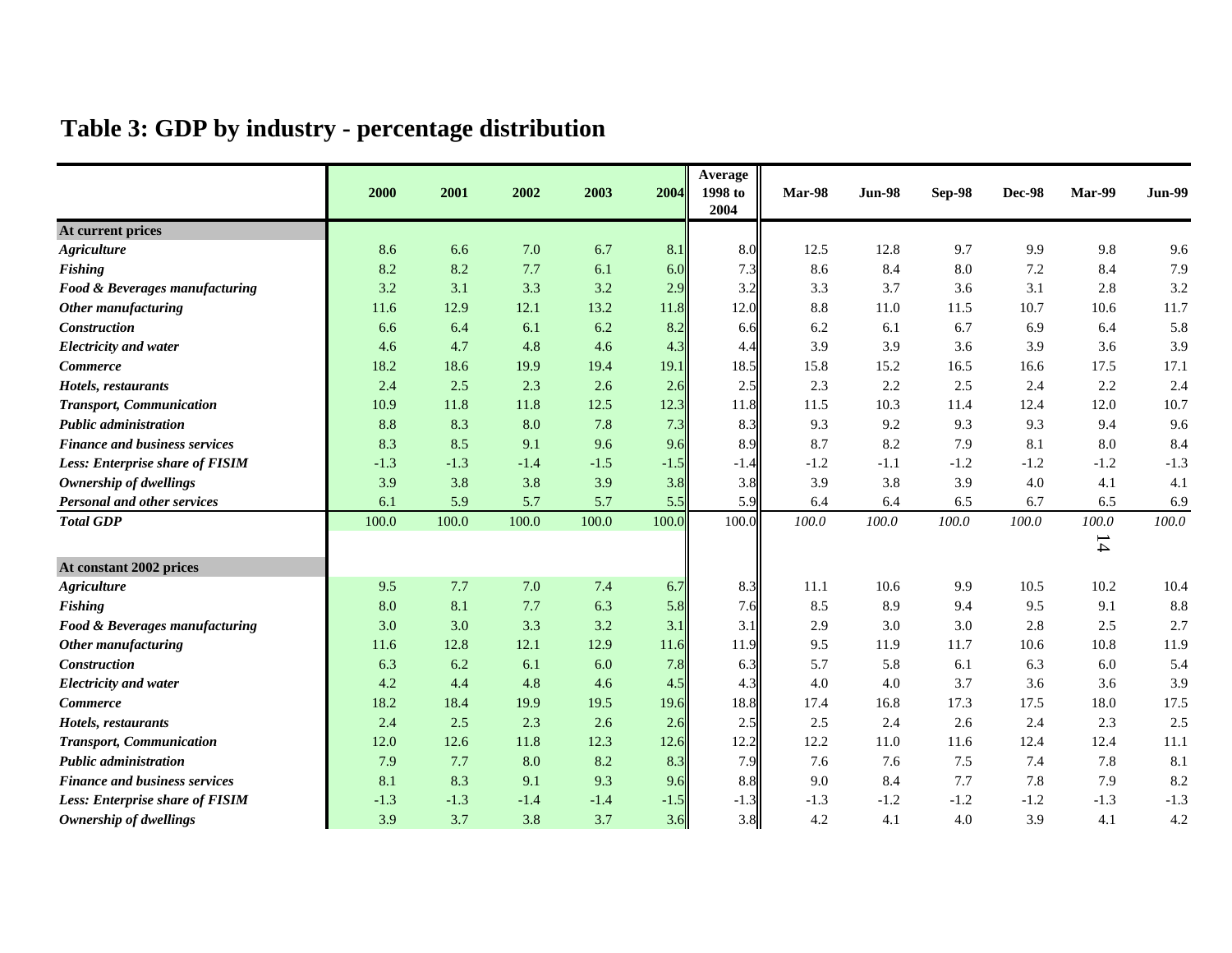| <b>Personal and other services</b> | 6.0   | 5.8   | 5.7   | 5.5   | 5.5   | 5.9   | 6.9   | 6.8   | 6.6   | 6.5   | 6.5   | 6.7   |
|------------------------------------|-------|-------|-------|-------|-------|-------|-------|-------|-------|-------|-------|-------|
| <b>Total GDP</b>                   | 100.0 | 100.0 | 100.0 | 100.0 | 100.0 | 100.0 | 100.0 | 100.0 | 100.0 | 100.0 | 100.0 | 100.0 |
|                                    |       |       |       |       |       |       |       |       |       |       |       |       |
|                                    |       |       |       |       |       |       |       |       |       |       |       |       |
| Selected measures of production:   |       |       |       |       |       |       |       |       |       |       |       |       |
| At current prices-                 |       |       |       |       |       |       |       |       |       |       |       |       |
| Non-monetary                       | 15.8  | 14.1  | 14.0  | 13.6  | 14.5  | 14.9  | 19.9  | 19.1  | 16.3  | 15.4  | 16.5  | 16.5  |
| Monetary - total                   | 84.2  | 85.9  | 86.0  | 86.4  | 85.5  | 85.1  | 80.1  | 80.9  | 83.7  | 84.6  | 83.5  | 83.5  |
| Monetary - restricted scope        | 76.0  | 76.2  | 77.0  | 76.4  | 77.0  | 76.4  | 75.0  | 73.2  | 76.0  | 77.3  | 76.3  | 75.3  |
|                                    |       |       |       |       |       | 76.0  |       |       |       |       |       |       |
| At constant 2002 prices-           |       |       |       |       |       |       |       |       |       |       |       |       |
| Non-monetary                       | 16.4  | 14.7  | 14.0  | 13.7  | 13.0  | 15.5  | 18.8  | 18.0  | 17.5  | 17.3  | 17.8  | 18.0  |
| Monetary - total                   | 83.6  | 85.3  | 86.0  | 86.3  | 87.0  | 87.0  | 81.2  | 82.0  | 82.5  | 82.7  | 82.2  | 82.0  |
| Monetary - restricted scope        | 75.4  | 75.6  | 77.0  | 76.6  | 78.7  | 78.2  | 75.7  | 73.7  | 74.7  | 75.6  | 74.9  | 73.8  |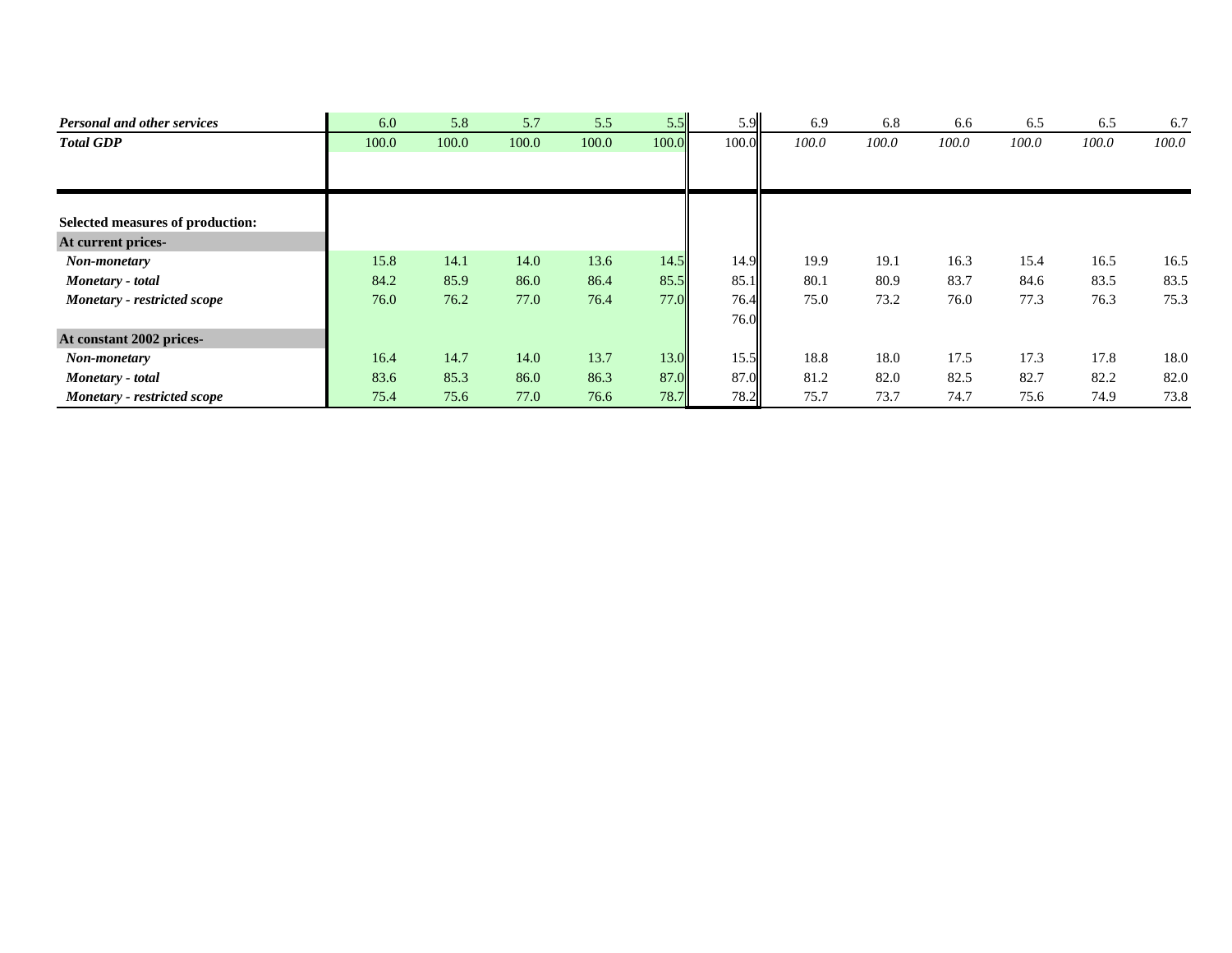| <b>Sep-99</b> | <b>Dec-99</b> | $Mar-00$ | $Jun-00$ | $Sep-00$  | Dec-00 | Mar-01  | $Jun-01$ | Sep-01 | Dec-01    | $Mar-02$ | $Jun-02$ | $Sep-02$   | $Dec-02$ | $Mar-03$   | $Jun-03$           |
|---------------|---------------|----------|----------|-----------|--------|---------|----------|--------|-----------|----------|----------|------------|----------|------------|--------------------|
| 9.3           | 8.3           | 9.6      | 9.3      | 8.9       | 6.9    | 6.7     | $8.0\,$  | 6.0    | $6.0\,$   | $7.5$    | 7.7      |            | 6.0      | 6.4        |                    |
| 7.7           | 7.6           | 8.3      | 8.2      | 7.8       | 8.6    | 8.5     | 8.2      | 8.1    | $8.2\,$   | 7.6      | 8.0      | 6.8<br>7.6 | 7.4      |            | $6.6\,$            |
| 3.1           | 3.9           | 3.0      | 3.4      | 3.0       | 3.6    | 3.0     | 2.9      | 2.9    | 3.6       | $3.2\,$  | 3.3      | 3.2        | 3.5      | 6.6<br>3.3 | $6.1\,$<br>$3.1\,$ |
| 11.9          | 11.2          | 10.8     | 11.3     | 12.1      | 11.8   | 12.0    | 13.2     | 13.5   | 12.9      | 11.2     | 11.9     | 12.4       | 12.6     | 12.6       | 14.2               |
| 5.9           | $6.0\,$       | 6.1      | 6.6      | 6.8       | 6.8    | 6.7     | 6.4      | 6.4    | 6.4       | $6.2\,$  | 6.2      | $6.0\,$    | 5.9      | 5.9        | 5.9                |
| 3.5           | 3.7           | 4.8      | 5.0      | 4.4       | 4.3    | 4.8     | 4.7      | 4.8    | 4.4       | 5.0      | 4.8      | 4.8        | 4.4      | 4.9        | 4.7                |
| 17.5          | 18.0          | 18.3     | 17.7     | 18.2      | 18.6   | 19.0    | 18.2     | 18.6   | 18.7      | 19.8     | 19.8     | 19.9       | 20.3     | 20.1       | 19.7               |
| 2.6           | 2.4           | 2.2      | 2.1      | 2.6       | 2.5    | 2.4     | 2.5      | 2.7    | 2.4       | 2.3      | 2.3      | 2.3        | 2.4      | 2.5        | $2.5\,$            |
| 11.5          | 11.9          | 10.5     | 9.7      | 11.1      | 12.0   | 11.8    | 10.7     | 12.0   | 12.7      | 11.8     | 10.8     | 12.0       | 12.6     | 12.3       | 11.4               |
| 9.3           | 9.1           | 9.1      | 9.2      | 8.6       | 8.4    | $8.5\,$ | 8.4      | 8.2    | $\ \ 8.0$ | 8.3      | 8.1      | 7.9        | 7.8      | 8.0        | 7.9                |
| 8.7           | 8.9           | 8.3      | 8.5      | $8.0\,$   | 8.3    | $8.2\,$ | 8.2      | 8.6    | 8.7       | 8.9      | 9.1      | 9.2        | 9.0      | 9.1        | 9.5                |
| $-1.3$        | $-1.3$        | $-1.3$   | $-1.3$   | $-1.3$    | $-1.3$ | $-1.3$  | $-1.3$   | $-1.3$ | $-1.3$    | $-1.4$   | $-1.4$   | $-1.4$     | $-1.4$   | $-1.5$     | $-1.5$             |
| 4.0           | 3.8           | 3.9      | 4.0      | 3.8       | 3.8    | 3.9     | 3.8      | 3.7    | 3.6       | 3.7      | 3.8      | 3.7        | 3.8      | 3.9        | $4.0\,$            |
| 6.3           | 6.4           | 6.4      | 6.4      | $6.0\,$   | 5.7    | 6.0     | 6.1      | 5.8    | 5.8       | 5.8      | 5.7      | 5.6        | 5.7      | 5.8        | 5.9                |
| 100.0         | 100.0         | 100.0    | 100.0    | $100.0\,$ | 100.0  | 100.0   | 100.0    | 100.0  | 100.0     | 100.0    | 100.0    | 100.0      | 100.0    | 100.0      | 100.0              |
|               |               |          |          |           |        |         |          |        |           |          |          |            |          |            |                    |
|               |               |          |          |           |        |         |          |        |           |          |          |            |          |            |                    |
| 9.6           | 9.7           | 9.5      | 9.7      | 10.0      | 8.8    | 7.7     | 7.7      | 7.4    | 7.8       | $7.2\,$  | 6.8      | 6.9        | 7.0      | 7.8        | 7.1                |
| 8.4           | 8.3           | 8.4      | 8.4      | 7.7       | 7.8    | $8.0\,$ | 8.5      | 8.1    | 7.9       | $7.5$    | 8.0      | 7.6        | 7.5      | 6.6        | $6.3\,$            |
| $2.8\,$       | 3.4           | 2.7      | 3.1      | 2.9       | 3.4    | 2.9     | 2.8      | 2.9    | 3.4       | $3.2\,$  | 3.3      | 3.2        | 3.4      | 3.3        | 3.1                |
| 11.9          | 11.2          | 11.2     | 11.5     | 12.1      | 11.6   | 12.1    | 13.4     | 13.3   | 12.6      | 11.3     | 12.0     | 12.4       | 12.5     | 12.3       | 13.9               |
| 5.6           | 5.5           | 5.8      | 6.3      | 6.6       | 6.6    | 6.4     | $6.2\,$  | 6.1    | $6.2\,$   | 6.3      | 6.2      | $6.0\,$    | 5.8      | 5.8        | 5.7                |
| 3.6           | 3.6           | 4.2      | 4.5      | $4.0\,$   | 4.1    | 4.4     | 4.4      | 4.5    | 4.2       | 4.9      | 4.9      | 4.9        | 4.4      | 4.6        | 4.8                |
| 17.7          | 18.2          | 18.7     | 17.9     | 18.2      | 18.2   | 19.0    | 18.3     | 18.3   | 18.1      | 19.8     | 20.0     | 19.9       | 20.0     | 20.0       | 19.8               |
| 2.6           | 2.5           | 2.3      | 2.1      | 2.6       | 2.4    | 2.4     | 2.5      | 2.7    | 2.4       | 2.3      | 2.4      | 2.3        | 2.4      | 2.4        | $2.5$              |
| 12.0          | 12.4          | 11.7     | 10.8     | 12.2      | 13.3   | 12.8    | 11.6     | 12.5   | 13.3      | 11.9     | 10.9     | 11.9       | 12.5     | 12.1       | $11.2\,$           |
| $8.0\,$       | 7.6           | $8.0\,$  | 8.2      | 7.7       | 7.6    | 7.9     | $8.0\,$  | 7.6    | $7.5$     | $8.0\,$  | 8.2      | 7.9        | 8.0      | 8.2        | $8.3\,$            |
| 8.5           | $8.8\,$       | 8.2      | 8.4      | 7.8       | 8.1    | 8.1     | 8.2      | 8.5    | 8.6       | 9.1      | 9.2      | 9.1        | 8.8      | 8.9        | $9.3\,$            |
| $-1.3$        | $-1.3$        | $-1.3$   | $-1.4$   | $-1.3$    | $-1.3$ | $-1.3$  | $-1.3$   | $-1.3$ | $-1.3$    | $-1.4$   | $-1.4$   | $-1.4$     | $-1.4$   | $-1.4$     | $-1.5$             |
| 4.1           | 3.8           | 4.0      | 4.1      | 3.8       | 3.7    | 3.8     | 3.8      | 3.6    | 3.6       | 3.8      | 3.8      | 3.7        | 3.7      | 3.8        | $3.8\,$            |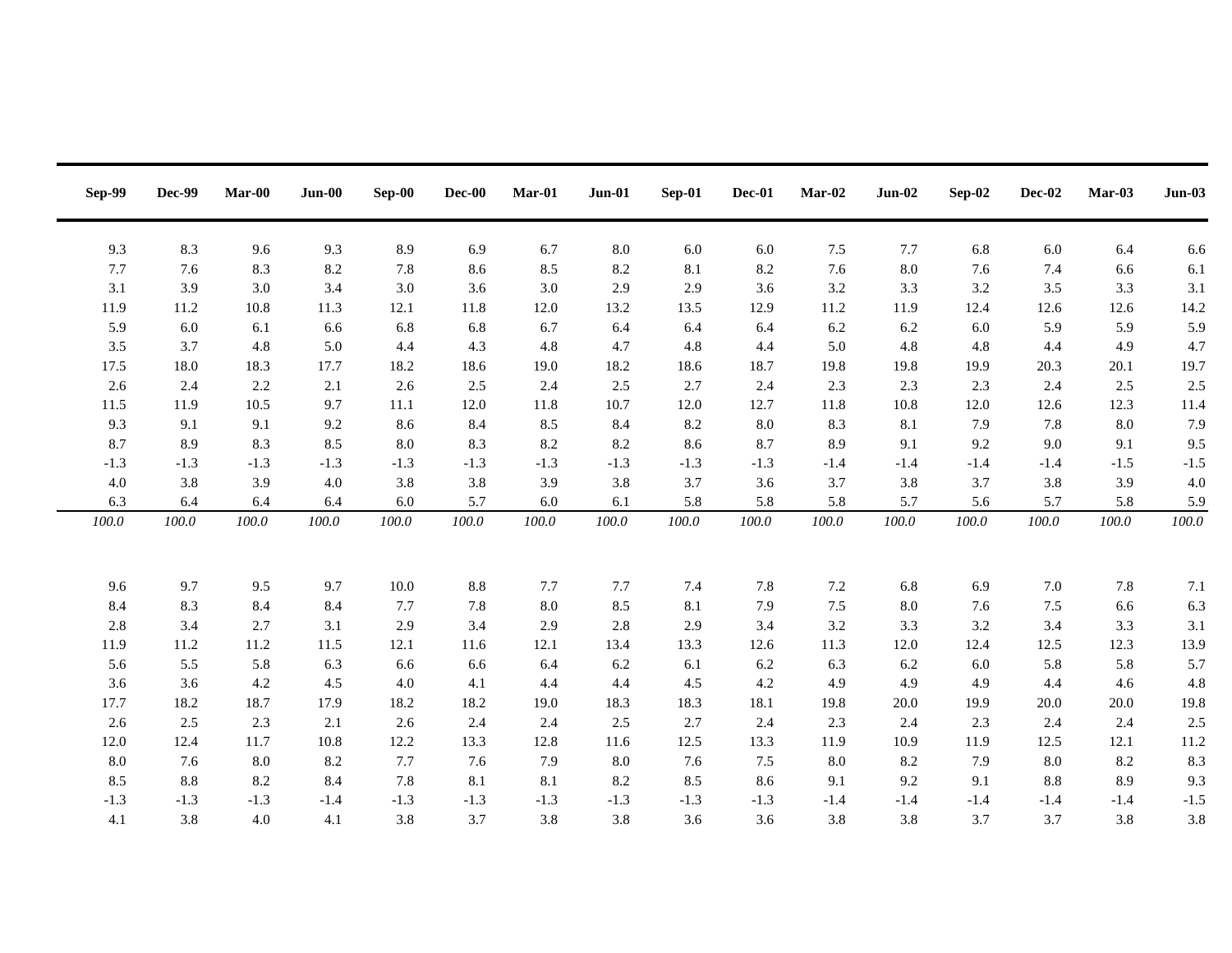| 6.5   | 6.3   | 6.5   | 6.4   | 5.8   | 5.6   | 5.9   | 6.0   | 5.7   | 5.6   | 5.9   | 5.8   | 5.5   | 5.4   | 5.5   | 5.6   |
|-------|-------|-------|-------|-------|-------|-------|-------|-------|-------|-------|-------|-------|-------|-------|-------|
| 100.0 | 100.0 | 100.0 | 100.0 | 100.0 | 100.0 | 100.0 | 100.0 | 100.0 | 100.0 | 100.0 | 100.0 | 100.0 | 100.0 | 100.0 | 100.0 |
|       |       |       |       |       |       |       |       |       |       |       |       |       |       |       |       |
|       |       |       |       |       |       |       |       |       |       |       |       |       |       |       |       |
| 16.1  | 14.6  | 16.7  | 16.6  | 15.5  | 14.6  | 15.0  | 15.4  | 13.2  | 13.1  | 14.8  | 14.9  | 13.8  | 12.8  | 13.5  | 13.8  |
| 83.9  | 85.4  | 83.3  | 83.4  | 84.5  | 85.4  | 85.0  | 84.6  | 86.8  | 86.9  | 85.2  | 85.1  | 86.2  | 87.2  | 86.5  | 86.2  |
| 75.7  | 77.6  | 75.9  | 75.4  | 75.7  | 76.9  | 76.4  | 74.6  | 76.4  | 77.3  | 76.9  | 76.4  | 77.0  | 77.8  | 76.8  | 75.5  |
|       |       |       |       |       |       |       |       |       |       |       |       |       |       |       |       |
| 17.0  | 16.4  | 16.9  | 17.2  | 16.2  | 15.5  | 15.3  | 15.2  | 14.3  | 14.2  | 14.5  | 14.2  | 13.8  | 13.6  | 14.0  | 13.9  |
| 83.0  | 83.6  | 83.1  | 82.8  | 83.8  | 84.5  | 84.7  | 84.8  | 85.7  | 85.8  | 85.5  | 85.8  | 86.2  | 86.4  | 86.0  | 86.1  |
| 74.9  | 75.7  | 75.5  | 74.8  | 75.1  | 76.2  | 75.9  | 74.7  | 75.4  | 76.4  | 77.0  | 77.0  | 77.0  | 77.0  | 76.6  | 75.6  |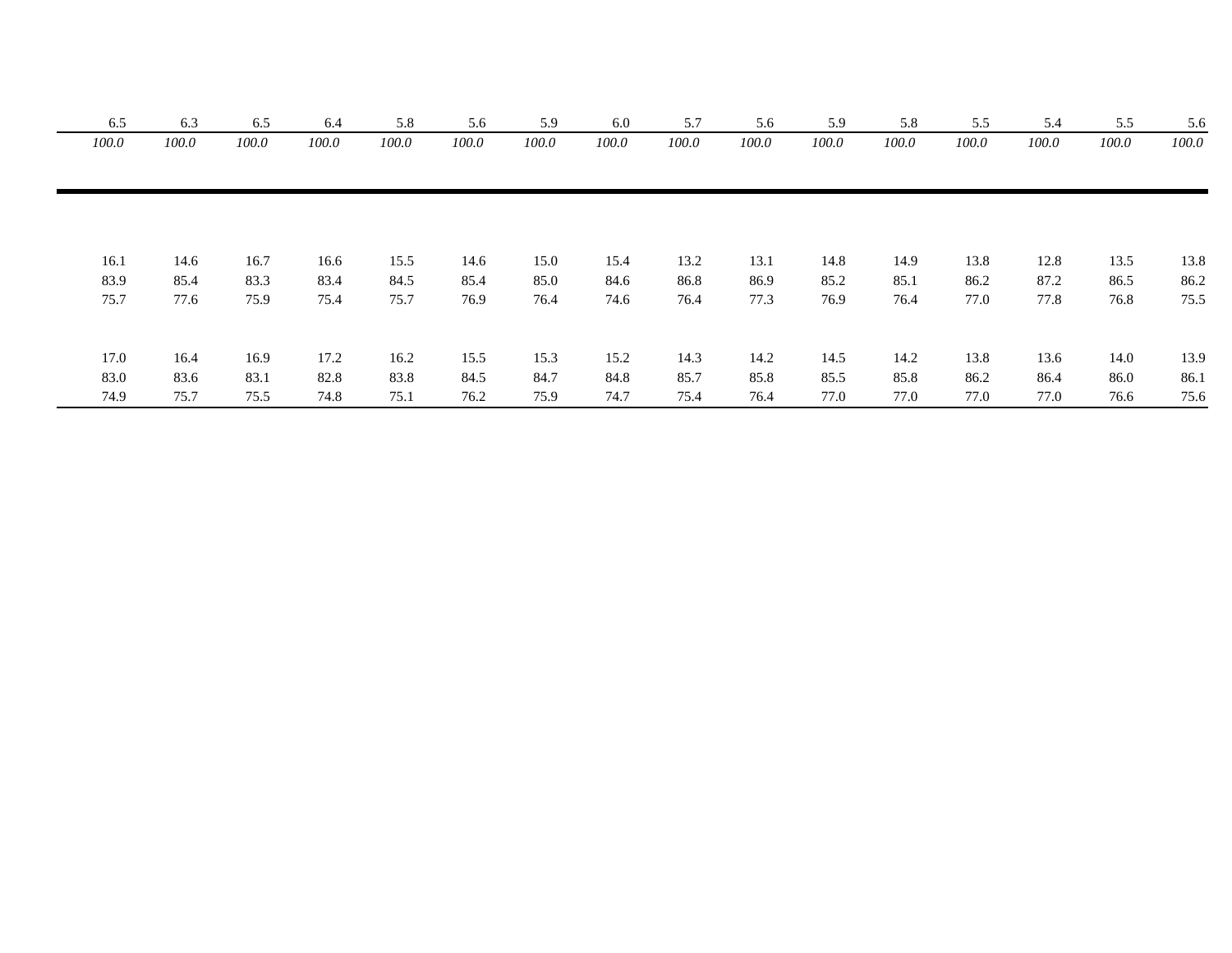| Sep-03 | Dec-03 | Mar-04 | $Jun-04$ | Sep-04 | Dec-04    |
|--------|--------|--------|----------|--------|-----------|
|        |        |        |          |        |           |
| 7.3    | 6.7    | 8.1    | 7.9      | 8.2    | 8.0       |
| 5.9    | 6.0    | 5.8    | 5.8      | 6.3    | 6.0       |
| 3.1    | 3.3    | 3.2    | 2.9      | 2.8    | 2.8       |
| 13.7   | 12.5   | 12.0   | 11.8     | 11.8   | 11.6      |
| 6.2    | 6.7    | 7.4    | 8.4      | 8.5    | 8.5       |
| 4.6    | 4.2    | 4.5    | 4.3      | 4.3    | 4.3       |
| 18.4   | 19.3   | 19.4   | 19.2     | 18.6   | 19.1      |
| 2.7    | 2.6    | 2.3    | 2.5      | 2.8    | 2.6       |
| 12.7   | 13.4   | 12.2   | 11.6     | 12.3   | 13.3      |
| 7.6    | 7.6    | 7.5    | 7.5      | 7.2    | 7.1       |
| 9.8    | 9.7    | 9.6    | 9.9      | 9.5    | 9.3       |
| $-1.5$ | $-1.5$ | $-1.5$ | $-1.6$   | $-1.5$ | $-1.5$    |
| 3.9    | 3.8    | 3.9    | 3.9      | 3.8    | 3.7       |
| 5.7    | 5.5    | 5.6    | 5.7      | 5.4    | 5.3       |
| 100.0  | 100.0  | 100.0  | 100.0    | 100.0  | $100.0\,$ |
|        |        |        |          |        |           |
|        |        |        |          |        |           |
| 7.2    | 7.5    | 6.3    | 5.7      | 6.8    | 8.0       |
| 6.0    | 6.0    | 5.9    | 5.9      | 5.7    | 5.6       |
| 3.1    | 3.3    | 3.3    | 3.1      | 3.1    | 3.0       |
| 13.3   | 12.0   | 11.8   | 11.7     | 11.6   | 11.2      |
| 6.0    | 6.5    | 7.1    | 8.1      | 8.2    | 7.9       |
| 4.7    | 4.3    | 4.5    | 4.5      | 4.5    | 4.4       |
| 18.7   | 19.5   | 20.2   | 20.0     | 19.1   | 19.3      |
| 2.7    | 2.6    | 2.4    | 2.6      | 2.9    | 2.6       |
| 12.6   | 13.2   | 12.5   | 11.9     | 12.6   | 13.5      |
| 8.2    | 8.1    | 8.4    | 8.5      | 8.3    | 8.1       |
| 9.7    | 9.4    | 9.7    | 10.0     | 9.6    | 9.2       |
| $-1.4$ | $-1.4$ | $-1.5$ | $-1.5$   | $-1.5$ | $-1.4$    |
| 3.7    | 3.6    | 3.7    | 3.8      | 3.6    | 3.5       |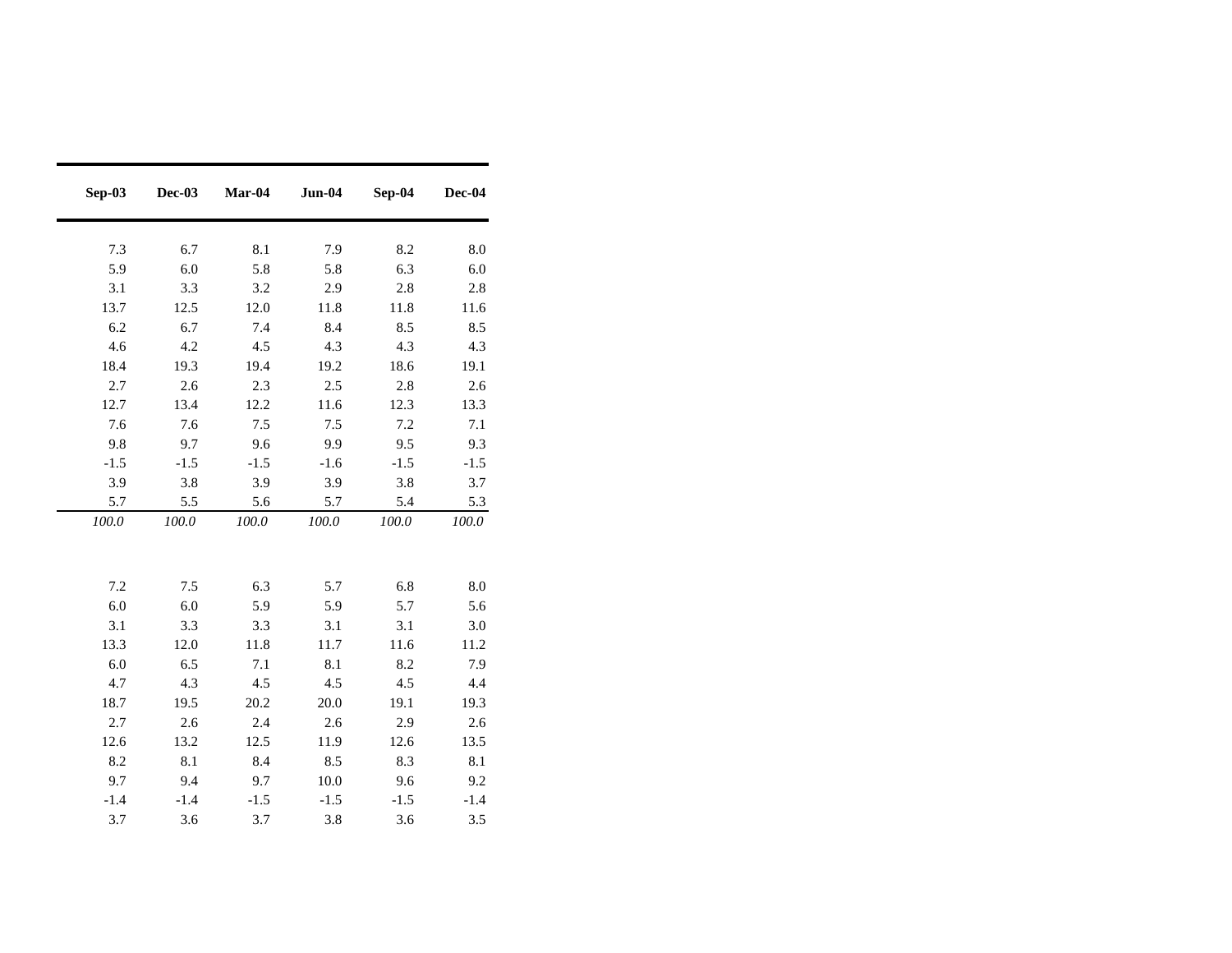| 5.5   | 5.4   | 5.7   | 5.7   | 5.4   | 5.2   |
|-------|-------|-------|-------|-------|-------|
| 100.0 | 100.0 | 100.0 | 100.0 | 100.0 | 100.0 |
|       |       |       |       |       |       |
|       |       |       |       |       |       |
|       |       |       |       |       |       |
|       |       |       |       |       |       |
|       |       |       |       |       |       |
| 13.9  | 13.1  | 14.8  | 14.5  | 14.8  | 14.1  |
| 86.1  | 86.9  | 85.2  | 85.5  | 85.2  | 85.9  |
| 75.7  | 77.5  | 76.6  | 77.0  | 76.5  | 77.8  |
|       |       |       |       |       |       |
|       |       |       |       |       |       |
| 13.6  | 13.4  | 12.9  | 12.5  | 13.1  | 13.4  |
| 86.4  | 86.6  | 87.1  | 87.5  | 86.9  | 86.6  |
| 76.3  | 77.6  | 78.5  | 79.1  | 78.4  | 78.7  |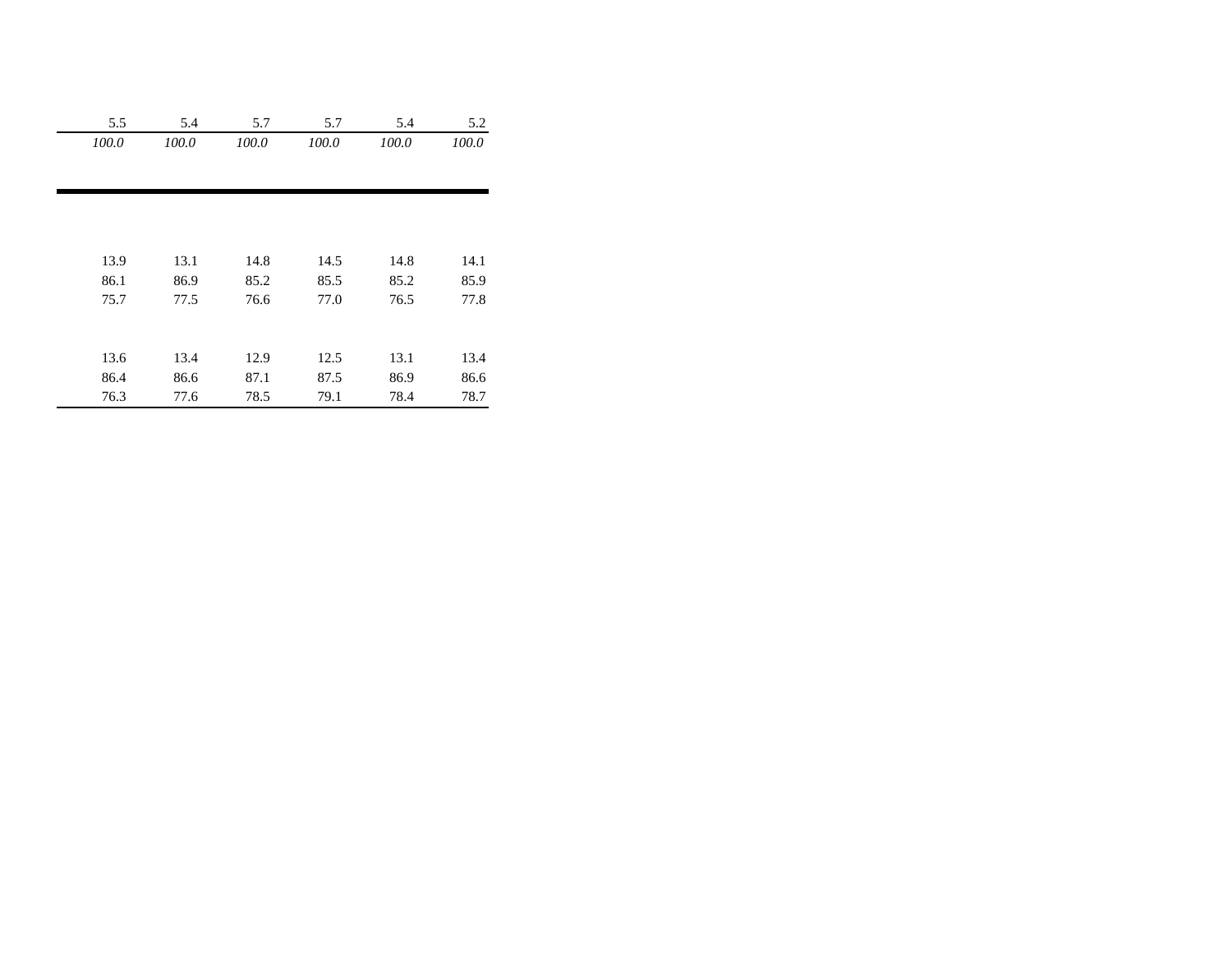|  |  | Table 4: GDP by industry - Percentage contributions to change in GDP |
|--|--|----------------------------------------------------------------------|
|  |  |                                                                      |

|                                        |        |        |        |        |        | 1998       |                 |               |               |               |        |          |
|----------------------------------------|--------|--------|--------|--------|--------|------------|-----------------|---------------|---------------|---------------|--------|----------|
|                                        | 2000   | 2001   | 2002   | 2003   | 2004   | to<br>2004 | Mar-99          | <b>Jun-99</b> | <b>Sep-99</b> | <b>Dec-99</b> | Mar-00 | $Jun-00$ |
| At current prices                      |        |        |        |        |        |            |                 |               |               |               |        |          |
| <b>Agriculture</b>                     | 0.2    | $-1.3$ | 0.8    | 0.3    | 2.1    | 1.6        | $-2.2$          | $-3.0$        | 0.1           | $-1.0$        | 0.5    | 0.4      |
| <b>Fishing</b>                         | 1.2    | 0.8    | $-0.1$ | $-1.1$ | 0.4    | 1.4        | 0.2             | $-0.4$        | 0.2           | 1.0           | 0.6    | 1.0      |
| Food & Beverages manufacturing         | 0.3    | 0.2    | 0.4    | 0.2    | 0.0    | 1.2        | $-0.4$          | $-0.4$        | $-0.3$        | 1.1           | 0.4    | 0.4      |
| Other manufacturing                    | 1.4    | 2.6    | $-0.1$ | 2.1    | $-0.2$ | 8.2        | 2.4             | 0.9           | 1.1           | 1.3           | 1.1    | 0.5      |
| <b>Construction</b>                    | 1.2    | 0.5    | 0.0    | 0.5    | 2.9    | 6.5        | 0.5             | $-0.3$        | $-0.4$        | $-0.5$        | 0.2    | 1.3      |
| <b>Electricity and water</b>           | 1.4    | 0.5    | 0.4    | 0.2    | 0.2    | 3.0        | $-0.1$          | 0.0           | 0.1           | 0.1           | 1.5    | 1.5      |
| <b>Commerce</b>                        | 2.5    | 2.2    | 2.5    | 0.9    | 1.6    | 14.1       | 2.6             | 2.1           | 2.1           | 2.8           | 2.2    | 2.0      |
| Hotels, restaurants                    | 0.2    | 0.4    | 0.0    | 0.4    | 0.2    | 1.7        | 0.1             | 0.3           | 0.2           | 0.2           | 0.2    | $-0.2$   |
| <b>Transport, Communication</b>        | 0.5    | 2.0    | 0.8    | 1.5    | 1.1    | 8.1        | 1.0             | 0.5           | 0.8           | 0.4           | $-0.6$ | $-0.2$   |
| <b>Public administration</b>           | 0.4    | 0.2    | 0.2    | 0.3    | 0.3    | 2.3        | 0.5             | 0.5           | 0.5           | 0.5           | 0.5    | 0.4      |
| <b>Finance and business services</b>   | 0.6    | 1.0    | 1.2    | 1.2    | 1.0    | 6.9        | $-0.3$          | 0.3           | 1.3           | 1.4           | 0.9    | $0.8\,$  |
| <b>Less: Enterprise share of FISIM</b> | $-0.1$ | $-0.2$ | $-0.1$ | $-0.2$ | $-0.2$ | $-1.3$     | $-0.1$          | $-0.2$        | $-0.2$        | $-0.2$        | $-0.1$ | $-0.1$   |
| Ownership of dwellings                 | 0.2    | 0.3    | 0.2    | 0.4    | 0.3    | 2.1        | 0.4             | 0.4           | 0.4           | 0.2           | 0.1    | 0.2      |
| <b>Personal and other services</b>     | 0.2    | 0.4    | 0.1    | 0.5    | 0.3    | 2.1        | 0.3             | 0.5           | 0.1           | 0.1           | 0.5    | 0.1      |
| <b>Total GDP</b>                       | 10.1   | 9.5    | 6.1    | 7.1    | 10.0   | 58.1       | 4.9             | 1.1           | 5.9           | 7.4           | 8.1    | 8.2      |
|                                        |        |        |        |        |        |            | $5\overline{C}$ |               |               |               |        |          |
| At constant 2002 prices                |        |        |        |        |        |            |                 |               |               |               |        |          |
| <b>Agriculture</b>                     | 0.1    | $-1.3$ | $-0.6$ | 0.7    | $-0.4$ | $-2.4$     | $-0.5$          | $-0.2$        | $-0.2$        | $-0.4$        | $-0.2$ | $-0.2$   |
| Fishing                                | $-0.1$ | 0.6    | $-0.4$ | $-1.2$ | $-0.3$ | $-1.7$     | 0.9             | 0.0           | $-1.0$        | $-0.9$        | $-0.3$ | $0.0\,$  |
| Food & Beverages manufacturing         | 0.4    | 0.2    | 0.3    | 0.0    | 0.0    | 1.1        | $-0.3$          | $-0.3$        | $-0.2$        | 0.7           | 0.3    | $0.6\,$  |
| Other manufacturing                    | 0.9    | 2.1    | $-0.6$ | 1.2    | $-0.9$ | 5.3        | 1.7             | 0.1           | 0.3           | 1.1           | 1.0    | $0.2\,$  |
| <b>Construction</b>                    | 1.1    | 0.3    | $-0.1$ | 0.1    | 2.1    | 1.5        | 0.5             | $-0.3$        | $-0.5$        | $-0.5$        | 0.1    | 1.2      |
| <b>Electricity and water</b>           | 0.8    | 0.5    | 0.4    | 0.0    | 0.0    | 2.0        | $-0.3$          | 0.0           | $-0.1$        | 0.1           | 0.8    | $0.8\,$  |
| <b>Commerce</b>                        | 1.5    | 1.4    | 1.7    | 0.2    | 0.9    | 7.3        | 1.3             | 0.8           | 0.5           | 1.4           | 1.7    | 1.3      |
| Hotels, restaurants                    | 0.1    | 0.3    | $-0.1$ | 0.3    | 0.1    | 0.8        | $-0.1$          | 0.1           | 0.0           | 0.2           | 0.1    | $-0.3$   |
| <b>Transport, Communication</b>        | 0.8    | 1.4    | $-0.6$ | 0.9    | 0.8    | 3.5        | 0.7             | 0.1           | 0.4           | 0.5           | 0.0    | 0.2      |
| <b>Public administration</b>           | 0.5    | 0.4    | 0.4    | 0.5    | 0.4    | 2.8        | 0.5             | 0.5           | 0.5           | 0.5           | 0.6    | $0.5\,$  |
| <b>Finance and business services</b>   | 0.3    | 0.8    | 0.8    | 0.6    | 0.6    | 3.6        | $-0.8$          | $-0.1$        | 0.9           | 1.4           | 0.8    | 0.6      |
| <b>Less: Enterprise share of FISIM</b> | $-0.1$ | $-0.1$ | $-0.1$ | $-0.1$ | $-0.1$ | $-0.6$     | $-0.1$          | $-0.1$        | $-0.1$        | $-0.1$        | $-0.1$ | $-0.1$   |
| Ownership of dwellings                 | 0.1    | 0.1    | 0.1    | 0.1    | 0.1    | 0.5        | 0.1             | 0.1           | 0.1           | 0.1           | 0.1    | 0.1      |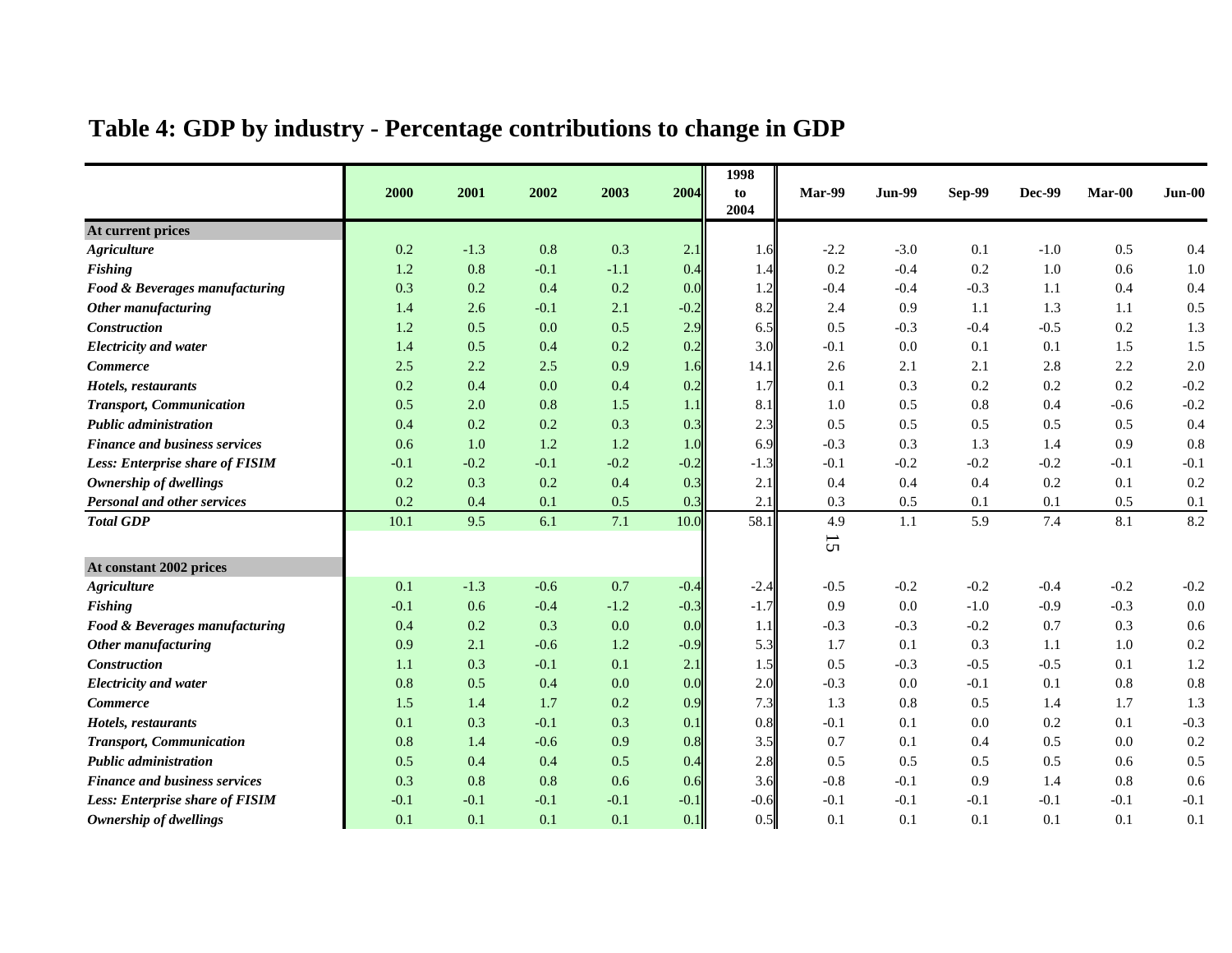| <b>Personal and other services</b> | $-0.1$ | 0.1    | $-0.1$ | 0.0 | 0.2    | 0.0    | $-0.1$ | 0.0    | $-0.1$ | 0.1    | 0.3 | 0.0 |
|------------------------------------|--------|--------|--------|-----|--------|--------|--------|--------|--------|--------|-----|-----|
| <b>Total GDP</b>                   | 6.1    | 6.8    | 1.2    | 3.3 | 3.7    | 24.2   | 3.6    | 0.6    | 0.7    | 4.1    | 5.3 | 4.8 |
|                                    |        |        |        |     |        |        |        |        |        |        |     |     |
|                                    |        |        |        |     |        |        |        |        |        |        |     |     |
| Selected measures of production:   |        |        |        |     |        |        |        |        |        |        |     |     |
| At current prices-                 |        |        |        |     |        |        |        |        |        |        |     |     |
| Non-monetary                       | 1.5    | $-0.3$ | 0.8    | 0.5 | 2.4    | 1.9    | $-2.5$ | $-2.4$ | 0.8    | 0.3    | 1.5 | 1.5 |
| Monetary - total                   | 8.7    | 9.8    | 5.3    | 6.6 | 7.6    | 41.9   | 7.5    | 3.5    | 5.2    | 7.2    | 6.6 | 6.8 |
| Monetary - restricted scope        | 7.4    | 7.4    | 5.5    | 4.8 | 8.3    | 34.4   | 5.1    | 3.0    | 4.3    | 6.1    | 5.7 | 6.3 |
|                                    |        |        |        |     |        |        |        |        |        |        |     |     |
| At constant 2002 prices-           |        |        |        |     |        |        |        |        |        |        |     |     |
| Non-monetary                       | 0.1    | $-0.7$ | $-0.5$ | 0.1 | $-0.2$ | $-1.3$ | $-0.3$ | 0.1    | $-0.3$ | $-0.2$ | 0.0 | 0.1 |
| Monetary - total                   | 6.0    | 7.4    | 1.7    | 3.2 | 3.9    | 22.3   | 4.8    | 0.6    | 1.2    | 5.1    | 6.5 | 5.8 |
| <b>Monetary - restricted scope</b> | 5.1    | 5.3    | 2.3    | 2.1 | 5.0    | 17.8   | 2.5    | 0.7    | 0.9    | 4.2    | 6.1 | 6.2 |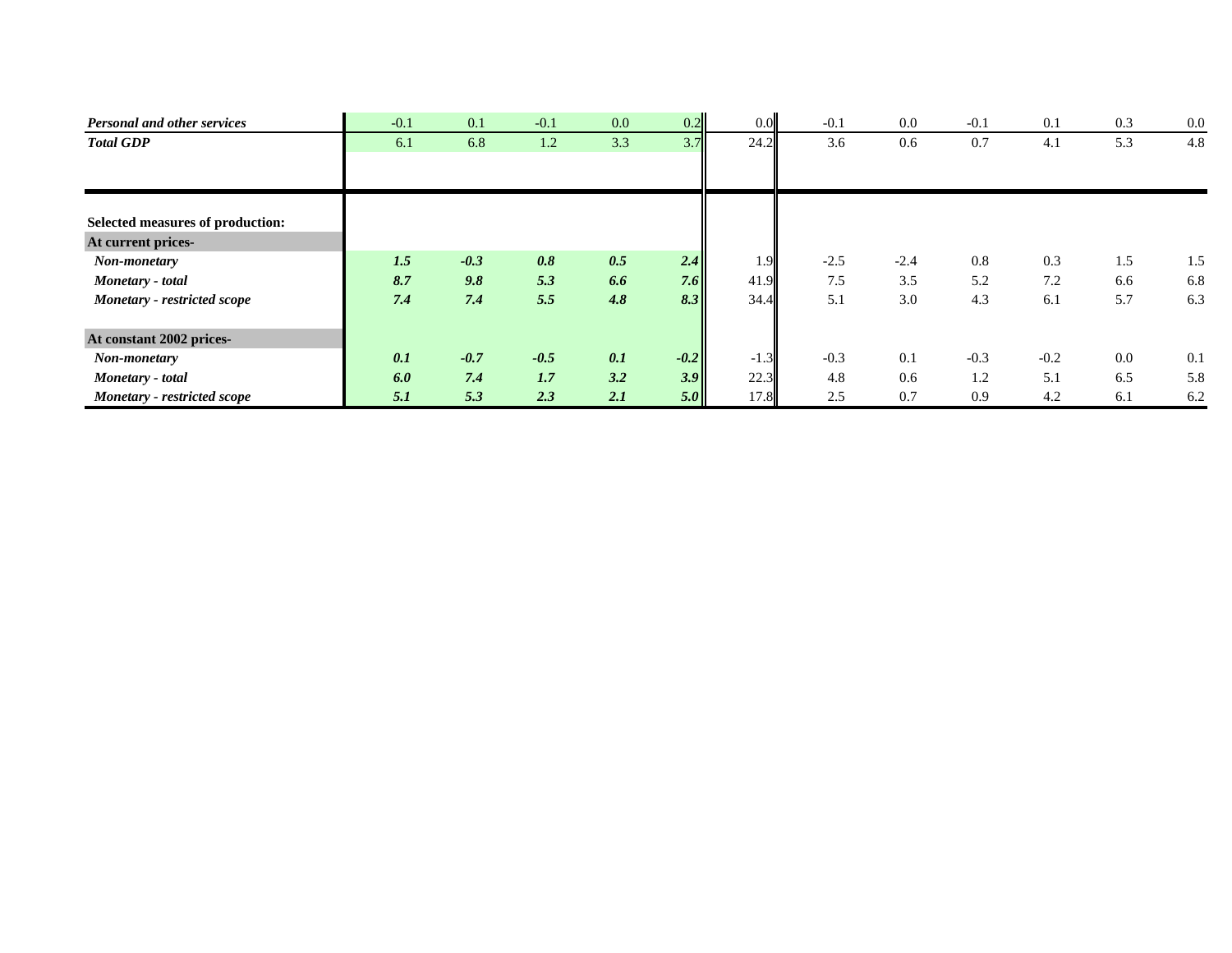| $Sep-00$ | $Dec-00$ | Mar-01  | $Jun-01$ | Sep-01  | Dec-01  | $Mar-02$ | $Jun-02$  | $Sep-02$ | Dec-02 | Mar-03  | $Jun-03$ | Sep-03  | Dec-03  | Mar-04 |
|----------|----------|---------|----------|---------|---------|----------|-----------|----------|--------|---------|----------|---------|---------|--------|
| 0.7      | $-0.6$   | $-2.2$  | $-0.2$   | $-2.4$  | $-0.5$  | 1.3      | 0.1       | 1.3      | 0.3    | $-0.7$  | $-0.6$   | $1.0\,$ | 1.3     | 2.6    |
| 1.1      | 2.0      | 1.0     | 1.0      | 0.9     | 0.2     | $-0.4$   | 0.3       | 0.0      | $-0.3$ | $-0.5$  | $-1.5$   | $-1.3$  | $-1.0$  | $-0.2$ |
| 0.3      | 0.2      | 0.3     | $-0.1$   | $0.2\,$ | 0.2     | 0.4      | 0.5       | 0.5      | 0.1    | 0.4     | 0.1      | 0.1     | 0.1     | 0.2    |
| 1.7      | 2.1      | 2.5     | 3.6      | 2.4     | 1.9     | $-0.2$   | $-0.5$    | $-0.3$   | 0.5    | 2.3     | 3.2      | 2.2     | 0.8     | 0.7    |
| 1.7      | 1.6      | 1.3     | 0.6      | $0.0\,$ | 0.0     | $-0.2$   | $0.2\,$   | 0.1      | $-0.1$ | $0.1\,$ | 0.1      | 0.6     | 1.3     | 2.3    |
| 1.5      | 1.0      | 0.5     | 0.3      | 0.7     | 0.5     | 0.5      | 0.4       | 0.3      | 0.3    | 0.2     | 0.2      | 0.2     | 0.1     | 0.1    |
| 2.9      | 2.8      | 2.7     | 2.9      | 1.9     | 1.4     | 1.8      | 2.8       | 2.5      | 2.8    | 1.8     | 1.3      | 0.0     | 0.5     | 1.3    |
| 0.4      | 0.3      | 0.4     | 0.7      | 0.3     | 0.1     | 0.1      | 0.0       | $-0.3$   | 0.1    | 0.3     | 0.3      | 0.7     | 0.4     | 0.0    |
| 1.0      | 1.6      | 2.6     | 2.4      | 1.8     | 1.5     | 0.7      | $\rm 0.8$ | 0.8      | 0.7    | 1.3     | 1.3      | 1.7     | 1.7     | 1.2    |
| 0.3      | 0.3      | 0.3     | 0.3      | $0.2\,$ | 0.2     | $0.2\,$  | $0.2\,$   | 0.3      | 0.3    | 0.3     | 0.3      | 0.3     | 0.3     | 0.3    |
| 0.3      | 0.4      | $0.8\,$ | $0.8\,$  | 1.3     | 1.0     | $1.2\,$  | 1.5       | $1.2\,$  | 0.8    | 0.9     | $1.0\,$  | 1.4     | 1.5     | 1.5    |
| $-0.2$   | $-0.2$   | $-0.2$  | $-0.2$   | $-0.1$  | $-0.1$  | $-0.1$   | $-0.1$    | $-0.1$   | $-0.2$ | $-0.2$  | $-0.3$   | $-0.2$  | $-0.2$  | $-0.2$ |
| 0.2      | 0.4      | 0.4     | 0.4      | $0.2\,$ | 0.1     | 0.1      | 0.1       | 0.3      | 0.4    | 0.5     | 0.5      | 0.4     | 0.4     | 0.3    |
| 0.4      | $0.0\,$  | 0.2     | 0.5      | 0.3     | 0.5     | 0.1      | $-0.1$    | 0.1      | 0.2    | 0.4     | 0.6      | 0.6     | 0.3     | 0.5    |
| 12.3     | 11.7     | 10.7    | 12.9     | 7.8     | $7.2\,$ | 5.4      | 6.5       | 6.5      | 6.0    | $7.0\,$ | 6.7      | $7.5$   | 7.3     | 10.7   |
|          |          |         |          |         |         |          |           |          |        |         |          |         |         |        |
|          |          |         |          |         |         |          |           |          |        |         |          |         |         |        |
| 1.4      | $-0.5$   | $-1.3$  | $-1.3$   | $-2.1$  | $-0.5$  | $-0.4$   | $-0.8$    | $-0.5$   | $-0.9$ | 0.9     | 0.6      | $0.5\,$ | 0.7     | $-1.3$ |
| 0.0      | $-0.1$   | 0.1     | 0.8      | 1.0     | 0.5     | $-0.3$   | $-0.3$    | $-0.5$   | $-0.4$ | $-0.7$  | $-1.4$   | $-1.4$  | $-1.3$  | $-0.6$ |
| 0.3      | 0.2      | 0.4     | $-0.1$   | $0.2\,$ | 0.2     | 0.4      | 0.6       | 0.4      | 0.0    | $0.2\,$ | $-0.1$   | 0.0     | $0.0\,$ | 0.2    |
| 1.3      | 0.9      | 1.6     | 2.9      | 2.1     | 1.8     | $-0.5$   | $-1.0$    | $-0.9$   | $-0.2$ | 1.4     | 2.3      | 1.3     | $-0.1$  | $-0.1$ |
| 1.6      | 1.3      | 1.0     | 0.4      | $0.0\,$ | 0.0     | 0.1      | $0.2\,$   | $-0.1$   | $-0.5$ | $-0.4$  | $-0.3$   | 0.1     | 0.9     | 1.6    |
| 0.9      | 0.6      | 0.4     | 0.3      | 0.7     | 0.4     | 0.6      | 0.5       | $0.4\,$  | 0.2    | $-0.1$  | 0.1      | $-0.1$  | $0.0\,$ | 0.0    |
| 2.2      | 0.9      | 1.5     | 1.9      | 1.3     | 1.1     | 1.2      | 2.1       | 1.7      | 1.8    | 0.9     | 0.5      | $-0.6$  | 0.1     | 0.9    |
| 0.3      | 0.1      | 0.2     | 0.5      | 0.2     | 0.1     | $0.0\,$  | 0.0       | $-0.4$   | 0.0    | 0.2     | 0.2      | 0.5     | 0.4     | 0.0    |
| 1.4      | 1.5      | 1.9     | 1.8      | 1.1     | 0.9     | $-0.6$   | $-0.5$    | $-0.5$   | $-0.9$ | 0.6     | 0.7      | 1.0     | 1.1     | 0.8    |
| $0.5\,$  | 0.4      | 0.4     | 0.4      | 0.4     | 0.4     | 0.4      | 0.4       | 0.4      | 0.4    | 0.4     | 0.5      | 0.5     | 0.4     | 0.4    |
| 0.0      | $-0.3$   | 0.4     | 0.4      | 1.2     | 1.0     | 1.2      | 1.3       | 0.7      | 0.2    | 0.2     | 0.4      | 0.8     | 1.0     | 1.1    |
| $-0.1$   | $-0.1$   | $-0.1$  | $-0.1$   | $-0.1$  | $-0.1$  | $-0.1$   | $-0.1$    | $-0.1$   | $-0.1$ | $-0.1$  | $-0.1$   | $-0.1$  | $-0.1$  | $-0.1$ |
| 0.1      | 0.1      | 0.1     | 0.1      | 0.1     | 0.1     | 0.1      | 0.1       | 0.1      | 0.1    | 0.1     | 0.1      | 0.1     | 0.1     | 0.1    |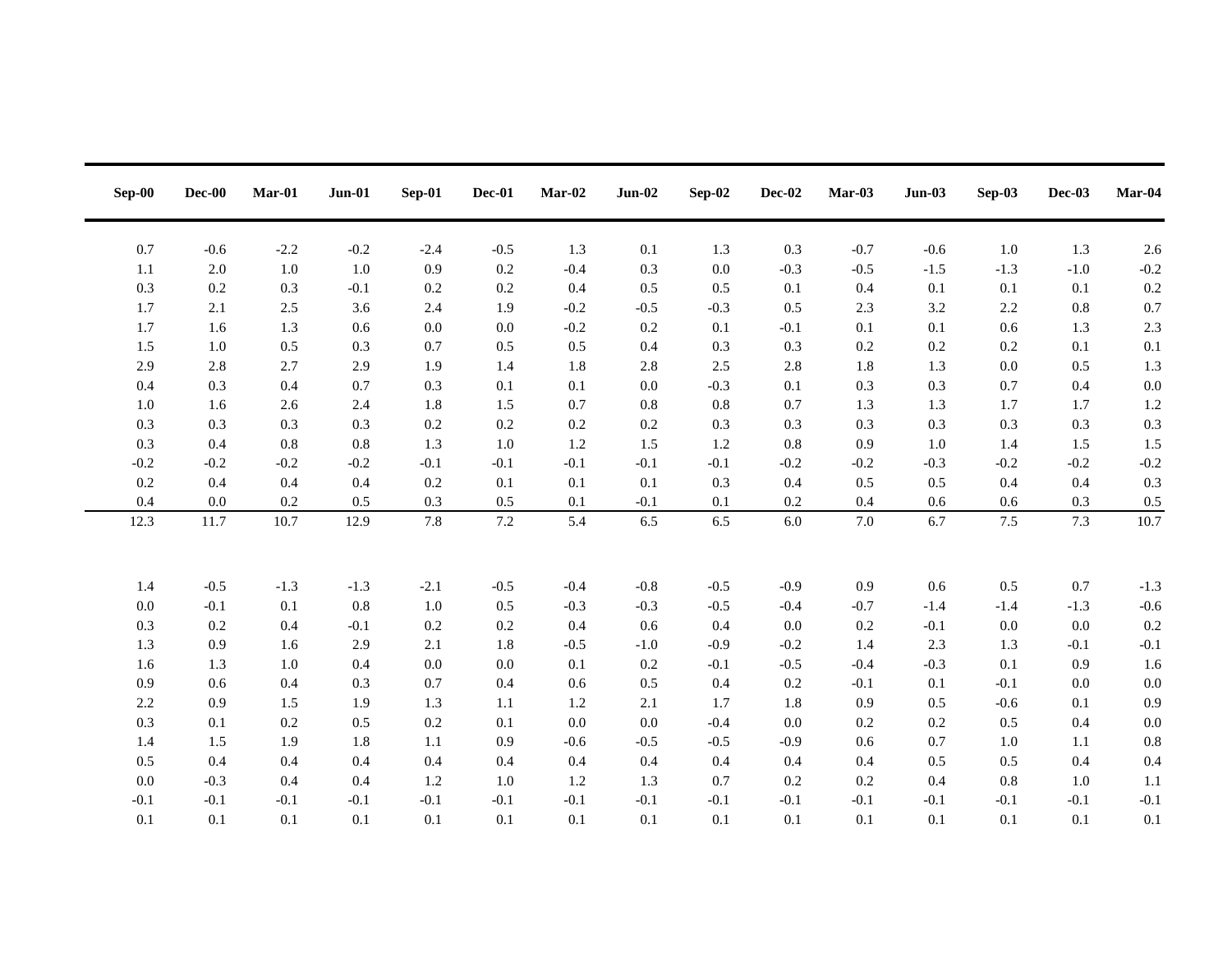| $-0.1$ | $-0.5$ | $-0.3$ | 0.0    | 0.3    | 0.4    | 0.2    | 0.0    | $-0.2$ | $-0.2$ | $-0.2$ | 0.0    | 0.1 | 0.2 | 0.4    |
|--------|--------|--------|--------|--------|--------|--------|--------|--------|--------|--------|--------|-----|-----|--------|
| 9.6    | 4.6    | 6.3    | 8.1    | 6.4    | 6.3    | 2.4    | 2.3    | 0.7    | $-0.3$ | 3.6    | 3.5    | 2.7 | 3.6 | 3.2    |
|        |        |        |        |        |        |        |        |        |        |        |        |     |     |        |
|        |        |        |        |        |        |        |        |        |        |        |        |     |     |        |
| 1.2    | 1.7    | $-0.1$ | 0.7    | $-1.2$ | $-0.6$ | 0.6    | 0.5    | 1.4    | 0.5    | $-0.3$ | $-0.2$ | 1.2 | 1.3 | 2.8    |
| 11.1   | 10.0   | 10.8   | 12.2   | 8.9    | 7.8    | 4.8    | 6.0    | 5.1    | 5.5    | 7.3    | 6.8    | 6.3 | 6.0 | 7.9    |
| 9.3    | 8.3    | 8.6    | 8.8    | 6.6    | 6.0    | 4.7    | 6.8    | 5.7    | 5.1    | 5.3    | 4.0    | 4.4 | 5.4 | 7.9    |
|        |        |        |        |        |        |        |        |        |        |        |        |     |     |        |
| 0.7    | $-0.3$ | $-0.6$ | $-0.8$ | $-0.9$ | $-0.4$ | $-0.5$ | $-0.6$ | $-0.4$ | $-0.6$ | $-0.1$ | 0.1    | 0.1 | 0.3 | $-0.6$ |
| 10.8   | 5.8    | 8.3    | 10.7   | 8.7    | 7.9    | 3.3    | 3.5    | 1.3    | 0.3    | 4.2    | 4.0    | 3.0 | 3.8 | 4.4    |
| 10.0   | 5.3    | 7.0    | 8.0    | 6.9    | 6.5    | 3.9    | 5.5    | 2.8    | 0.5    | 3.0    | 1.6    | 1.7 | 4.4 | 5.7    |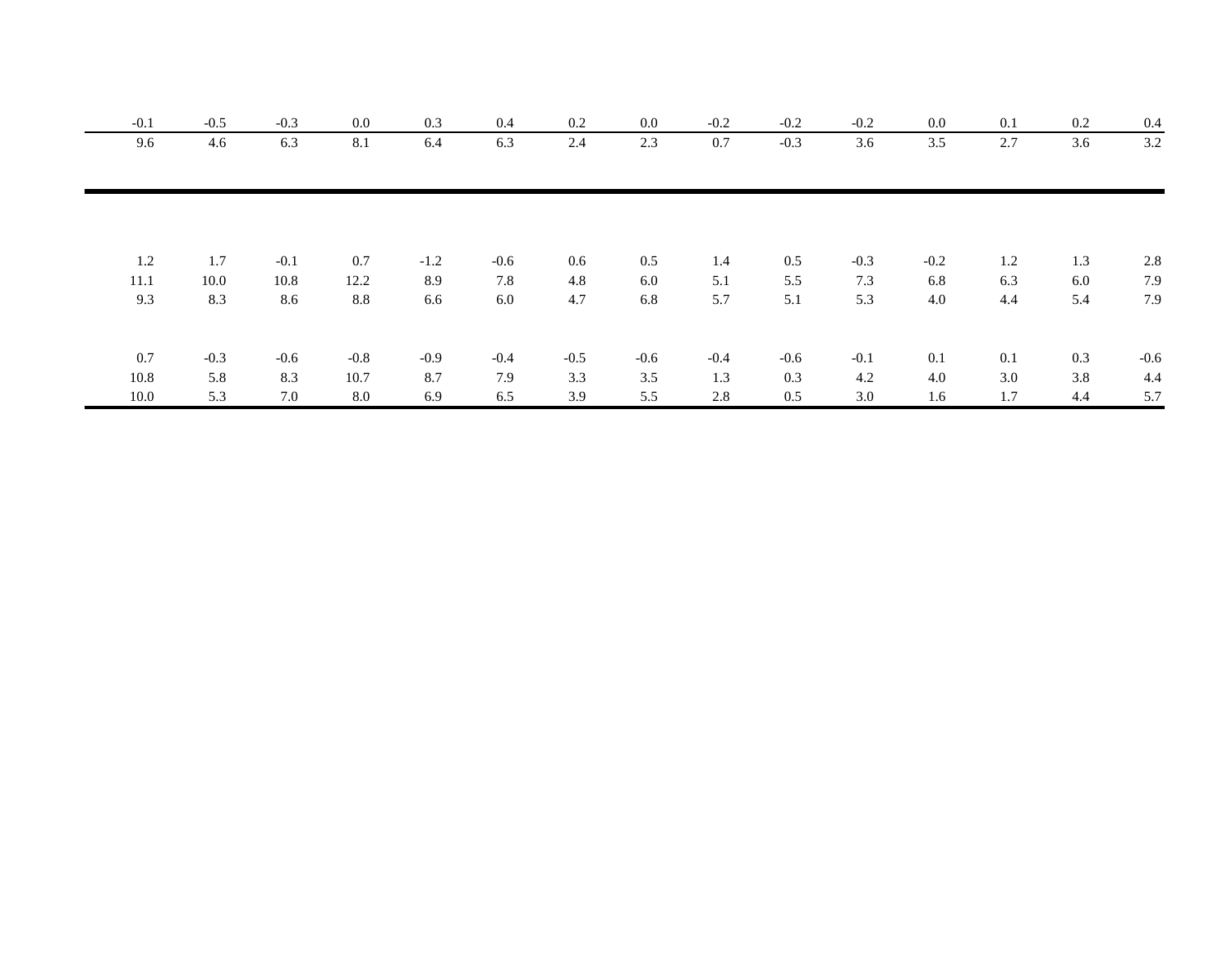| <b>Jun-04</b> | Sep-04 | Dec-04 |
|---------------|--------|--------|
|               |        |        |
| 2.1           | 1.7    | 2.2    |
| 0.2           | 1.0    | 0.7    |
| 0.0           | 0.0    | $-0.2$ |
| $-1.3$        | $-0.7$ | 0.3    |
| 3.3           | 3.2    | 2.7    |
| 0.0           | 0.1    | 0.6    |
| 1.2           | 1.9    | 1.8    |
| 0.3           | 0.4    | 0.2    |
| 1.2           | 0.7    | 1.3    |
| 0.3           | 0.3    | 0.3    |
| 1.3           | 0.5    | 0.5    |
| $-0.2$        | $-0.2$ | $-0.1$ |
| 0.3           | 0.3    | 0.3    |
| 0.3           | 0.2    | 0.3    |
| 9.0           | 9.3    | 10.9   |
|               |        |        |
|               |        |        |
| $-1.3$        | $-0.2$ | 1.0    |
| $-0.3$        | $-0.1$ | $-0.1$ |
| 0.1           | 0.1    | $-0.1$ |
| $-1.9$        | $-1.3$ | $-0.2$ |
| 2.6           | 2.5    | 1.8    |
| $-0.2$        | 0.0    | 0.3    |
| 0.7           | 1.1    | 0.9    |
| 0.2           | 0.3    | 0.1    |
| 0.9           | 0.5    | 1.0    |
| 0.4           | 0.4    | 0.5    |
| 1.0           | 0.2    | 0.3    |
| $-0.1$        | $-0.1$ | $-0.1$ |
| 0.1           | 0.1    | 0.1    |